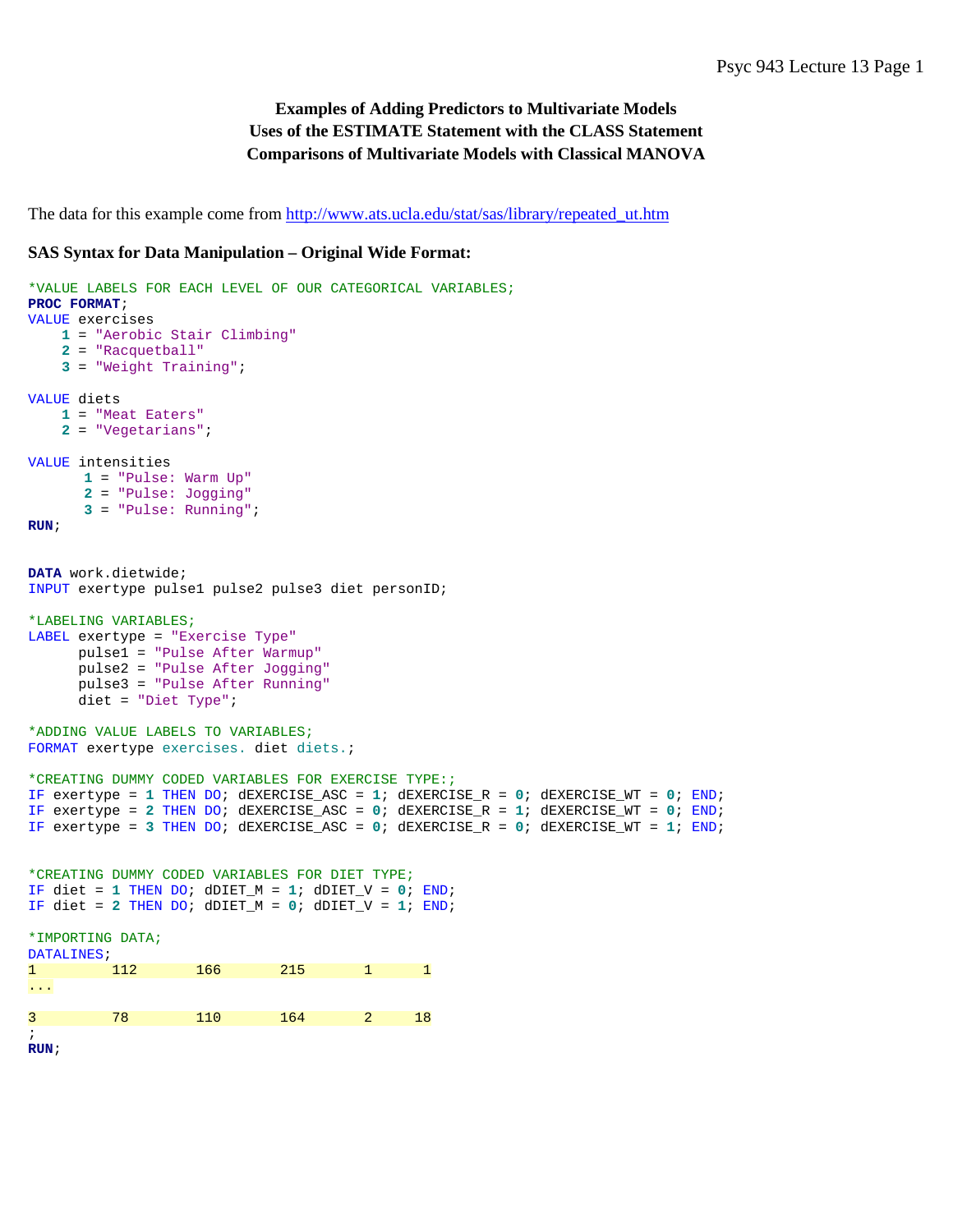### **SAS Syntax for Data Manipulation – Converting from Wide Format to Long/Stacked Format:**

```
*CONVERTING DATA TO STACKED FORM FOR PROC MIXED;
DATA WORK.dietstack;
     SET WORK.dietwide;
      FORMAT intensity intensities.; *ADDING A FORMAT STATEMENT FOR INTENSITY VARIABLE;
      *FIRST OUTCOME: PULSE 1 (AFTER WARM UP);
      pulse = pulse1;
     intensity = 1; 
      dINTENSITY_W = 1; dINTENSITY_J = 0; dINTENSITY_R = 0; *DUMMY CODED VARIABLES FOR ANALYSIS;
     OUTPUT; *OUTPUT MAKES THE LINE OF DATA GET WRITTEN TO THE NEW DATA SET;
      *SECOND OUTCOME: PULSE 2 (AFTER JOGGING);
     pulse = pulse2;
     intensity = 2; 
      dINTENSITY_W = 0; dINTENSITY_J = 1; dINTENSITY_R = 0; 
     OUTPUT;
      *THIRD OUTCOME: PULSE 3 (AFTER RUNNING);
     pulse = pulse3;
     intensity = 3; 
      dINTENSITY W = 0; dINTENSITY J = 0; dINTENSITY R = 1;
     OUTPUT;
```

```
RUN;
```
#### **Resulting SAS Data Set (personID = 1 and personID =18 shown)**

|   | Obs personID pulse |     |                    | intensity dINTENSITY_W dINTENSITY_J dINTENSITY_R |  |               | diet dDIET V dDIET M |
|---|--------------------|-----|--------------------|--------------------------------------------------|--|---------------|----------------------|
|   |                    |     | 112 Pulse: Warm Up |                                                  |  | 0 Meat Eaters |                      |
|   |                    | 166 | Pulse: Jogging     |                                                  |  | 0 Meat Eaters |                      |
| 3 |                    |     | 215 Pulse: Running |                                                  |  | Meat Eaters   |                      |

| 52 | 18 |     | 78 Pulse: Warm Up |  | Vegetarians |  |
|----|----|-----|-------------------|--|-------------|--|
| 53 | 18 | 110 | Pulse: Jogging    |  | Vegetarians |  |
| 54 | 18 | 164 | Pulse: Running    |  | Vegetarians |  |

**PROC MIXED** is modeling 
$$
\mathbf{y}_p = \begin{bmatrix} y_{p1} \\ y_{p2} \\ y_{p3} \end{bmatrix}
$$
, where **y** is the pulse rate. For personID = 1 this would be:  $\mathbf{y}_1 = \begin{bmatrix} 112 \\ 166 \\ 215 \end{bmatrix}$ 

#### **Empty multivariate model predicting the mean pulse rate for each intensity level:**

```
*MODEL FROM LAST CLASS: MULTIVARIATE EMPTY MODEL/UN R MATRIX STRUCTURE;
TITLE "EMPTY MULTIVARIATE MODEL, FULL UNSTRUCTURED ERROR VARIANCE MODEL: 
       (PREDICTORS ARE INDICATORS OF WHICH VARIABLE) - MULTIVARIATE ANOVA ASSUMPTION";
PROC MIXED DATA=WORK.dietstack METHOD=ML COVTEST NOPROFILE ITDETAILS IC NAMELEN=50;
MODEL pulse = dINTENSITY W dINTENSITY R / S DDFM=KENWARDROGER;
REPEATED / SUBJECT=personID TYPE=UN R RCORR;
ODS OUTPUT INFOCRIT=info_model1 R=r_model1;
RUN;
TITLE;
```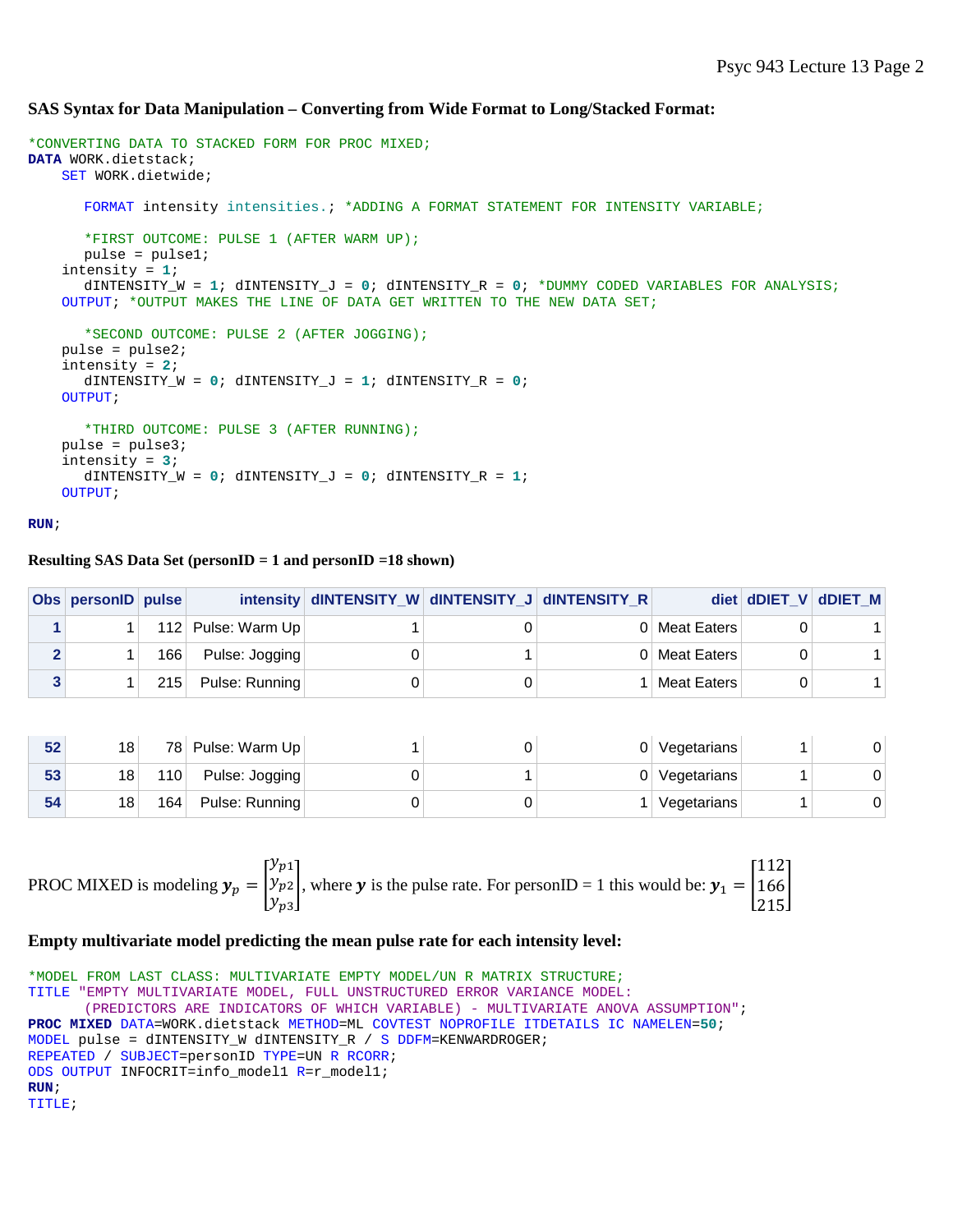Multivariate model becomes (simultaneously):  $y_p = X_p \beta + e_p$ 

$$
\mathbf{y}_p = \begin{bmatrix} y_{p1} \\ y_{p2} \\ y_{p3} \end{bmatrix}; \mathbf{X}_p = \begin{bmatrix} 1 & 1 & 0 \\ 1 & 0 & 0 \\ 1 & 0 & 1 \end{bmatrix}; \boldsymbol{\beta} = \begin{bmatrix} \beta_0 \\ \beta_{I1} \\ \beta_{I3} \end{bmatrix}; \boldsymbol{e}_p = \begin{bmatrix} e_{p1} \\ e_{p2} \\ e_{p3} \end{bmatrix}
$$

Where  $e_p \sim N_3(0,R)$ , and  $R = \vert$  $\sigma_{e_1}^2$   $\sigma_{e_1,e_2}$   $\sigma_{e_1,e_3}$  $\sigma_{e_1,e_2}$   $\sigma_{e_2}^2$   $\sigma_{e_2,e_3}$  $\sigma_{e_1,e_3}$   $\sigma_{e_2,e_3}$   $\sigma_{e_3}^2$ (the unstructured error covariance matrix model).

Which leads to:

 $y_{p1} = \beta_0 + \beta_{11} + e_{p1}$  $y_{p2} = \beta_0 + e_{p2}$  $y_{p3} = \beta_0 + \beta_{I3} + e_{p3}$ 

| <b>Dimensions</b>            |    |  |  |  |
|------------------------------|----|--|--|--|
| <b>Covariance Parameters</b> | 6  |  |  |  |
| <b>Columns in X</b>          | З  |  |  |  |
| <b>Columns in Z</b>          | O  |  |  |  |
| <b>Subjects</b>              | 18 |  |  |  |
| <b>Max Obs Per Subject</b>   |    |  |  |  |

| <b>Number of Observations</b>          |    |  |  |  |
|----------------------------------------|----|--|--|--|
| <b>Number of Observations Read</b>     | 54 |  |  |  |
| <b>Number of Observations Used</b>     | 54 |  |  |  |
| <b>Number of Observations Not Used</b> | O  |  |  |  |

| <b>Estimated R Matrix for</b><br><b>Subject 1</b> |                        |  |  |  |  |  |  |  |
|---------------------------------------------------|------------------------|--|--|--|--|--|--|--|
|                                                   | Row Col1 Col2 Col3     |  |  |  |  |  |  |  |
|                                                   | 1 264.36 315.00 373.72 |  |  |  |  |  |  |  |
|                                                   | 2 315.00 446.77 539.49 |  |  |  |  |  |  |  |
|                                                   | 3 373.72 539.49 727.25 |  |  |  |  |  |  |  |

| <b>Covariance Parameter Estimates</b> |                |                 |                          |                   |        |  |  |  |  |
|---------------------------------------|----------------|-----------------|--------------------------|-------------------|--------|--|--|--|--|
| <b>Cov Parm</b>                       | <b>Subject</b> | <b>Estimate</b> | <b>Standard</b><br>Error | Z<br><b>Value</b> | Pr Z   |  |  |  |  |
| UN(1,1)                               | personID       | 264.36          | 88.1204                  | 3.00              | 0.0013 |  |  |  |  |
| UN(2,1)                               | personID       | 315.00          | 109.88                   | 2.87              | 0.0041 |  |  |  |  |
| UN(2,2)                               | personID       | 446.77          | 148.92                   | 3.00              | 0.0013 |  |  |  |  |
| UN(3,1)                               | personID       | 373.72          | 135.79                   | 2.75              | 0.0059 |  |  |  |  |
| UN(3,2)                               | personID       | 539.49          | 184.99                   | 2.92              | 0.0035 |  |  |  |  |
| UN(3,3)                               | personID       | 727.25          | 242.42                   | 3.00              | 0.0013 |  |  |  |  |

The estimated R matrix and the COVTEST output that gives the estimated covariance matrix elements and their standard errors.

Note: disregard Z values (Wald test) as some covariance parameters are tested on their boundary.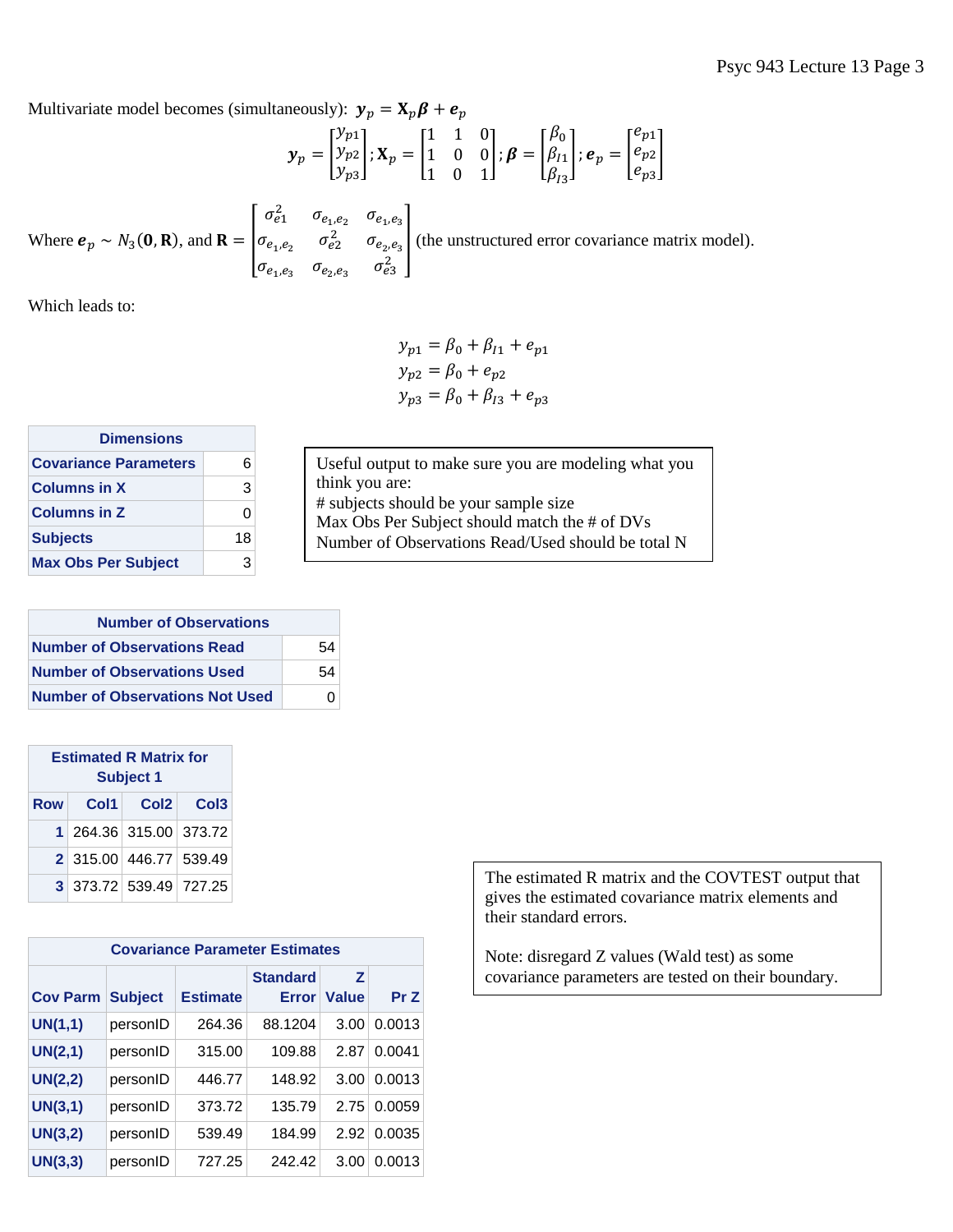| <b>Information Criteria</b>              |  |  |  |  |                                 |  |  |  |
|------------------------------------------|--|--|--|--|---------------------------------|--|--|--|
| Neg2LogLike Parms AIC AICC HQIC BIC CAIC |  |  |  |  |                                 |  |  |  |
| 408.1                                    |  |  |  |  | 9 426.1 430.2 427.2 434.1 443.1 |  |  |  |

| <b>Solution for Fixed Effects</b> |                 |                 |      |                          |                     |  |  |  |  |
|-----------------------------------|-----------------|-----------------|------|--------------------------|---------------------|--|--|--|--|
| <b>Effect</b>                     | <b>Estimate</b> | <b>Standard</b> |      | Error DF t Value Pr >  t |                     |  |  |  |  |
| <b>Intercept</b>                  | 134.11          | 4.9820 18       |      |                          | 26.92 < 0001        |  |  |  |  |
| <b>dINTENSITY W</b>               | $-46.6111$      | 2.1230          |      | $18$ $-21.96$ < 0001     |                     |  |  |  |  |
| <b>dINTENSITY R</b>               | 55.4444         | 2.2976          | 18 I |                          | $24.13 \times 0001$ |  |  |  |  |

For comparison with subsequent models.

The estimates for each parameter (the fixed effects)

### **Interpret each effect…**

Intercept:

dINTENSITY\_W:

dINTENSITY\_R:

### **Adding a Predictor to a Multivariate Model**

We will add diet (vegetarian or meat eater) as a predictor to the empty model:

```
TITLE "DIET TYPE MULTIVARIATE MODEL, FULL UNSTRUCTURED ERROR VARIANCE MODEL: 
       (PREDICTORS ARE INDICATORS OF WHICH VARIABLE) - MULTIVARIATE ANOVA ASSUMPTION";
PROC MIXED DATA=WORK.dietstack METHOD=ML COVTEST NOPROFILE ITDETAILS IC NAMELEN=50;
MODEL pulse = dINTENSITY_W dINTENSITY_R dDIET_V dDIET_V*dINTENSITY_W dDIET_V*dINTENSITY_R / S
DDFM=KENWARDROGER;
REPEATED / SUBJECT=personID TYPE=UN R RCORR;
ODS OUTPUT INFOCRIT=info_model2 R=r_model2;
RUN;
TITLE;
                                                   dDIET_V = 1 if person is a vegetarian; = 0 if person is a meat eater
                                                   Here, we are adding what looks like a main effect of diet and an 
                                                   interaction of diet with intensity – all must be present to add variable
```
Multivariate model becomes :  $y_p = X_p \beta + e_p$ 

For meat eaters:

$$
\mathbf{y}_p = \begin{bmatrix} y_{p1} \\ y_{p2} \\ y_{p3} \end{bmatrix}; \mathbf{X}_p = \begin{bmatrix} 1 & 1 & 0 & 0 & 0 & 0 \\ 1 & 0 & 0 & 0 & 0 & 0 \\ 1 & 0 & 1 & 0 & 0 & 0 \end{bmatrix}; \boldsymbol{\beta} = \begin{bmatrix} \beta_0 \\ \beta_{I1} \\ \beta_{I2} \\ \beta_V \\ \beta_{V\times I1} \\ \beta_{V\times I2} \end{bmatrix}; \boldsymbol{e}_p = \begin{bmatrix} e_{p1} \\ e_{p2} \\ e_{p3} \end{bmatrix}
$$

to the analysis

For vegetarians:

$$
\mathbf{y}_p = \begin{bmatrix} y_{p1} \\ y_{p2} \\ y_{p3} \end{bmatrix}; \mathbf{X}_p = \begin{bmatrix} 1 & 1 & 0 & 1 & 1 & 0 \\ 1 & 0 & 0 & 1 & 0 & 0 \\ 1 & 0 & 1 & 1 & 0 & 1 \end{bmatrix}; \boldsymbol{\beta} = \begin{bmatrix} \beta_0 \\ \beta_{I1} \\ \beta_{I2} \\ \beta_V \\ \beta_{V*I1} \\ \beta_{V*I3} \end{bmatrix}; \boldsymbol{e}_p = \begin{bmatrix} e_{p1} \\ e_{p2} \\ e_{p3} \end{bmatrix}
$$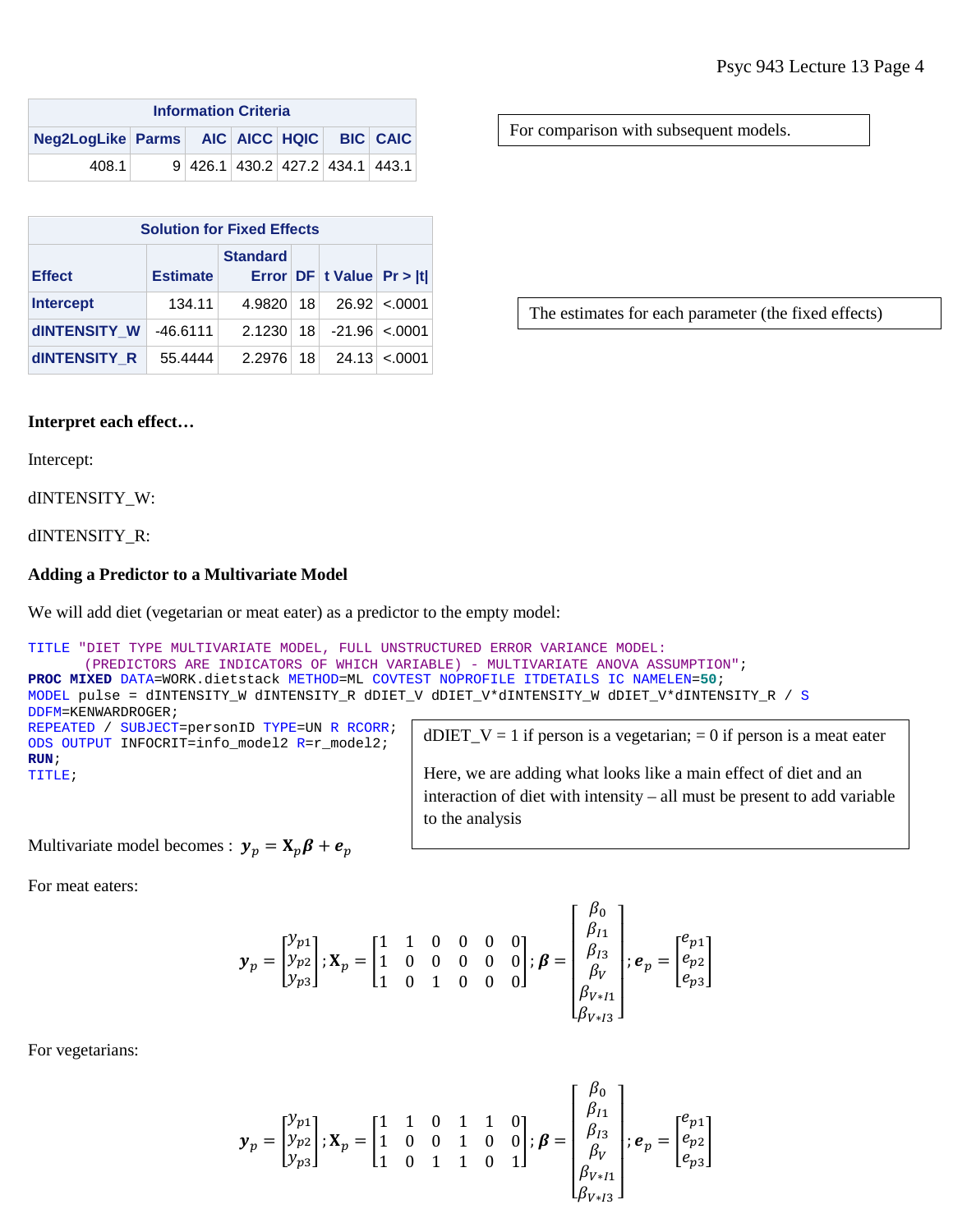Where  $e_p \sim N_3(\mathbf{0}, \mathbf{R})$ , and  $\mathbf{R} = \begin{bmatrix} 1 \\ 1 \end{bmatrix}$  $\sigma_{e_1}^2$   $\sigma_{e_1,e_2}$   $\sigma_{e_1,e_3}$  $\sigma_{e_1,e_2}$   $\sigma_{e_2}^2$   $\sigma_{e_2,e_3}$  $\sigma_{e_1,e_3}$   $\sigma_{e_2,e_3}$   $\sigma_{e_3}^2$ (the unstructured error covariance matrix model).

Which leads to the following simultaneous linear models:

For meat eaters:

$$
y_{p1} = \beta_0 + \beta_{l1} + e_{p1}
$$
  
\n
$$
y_{p2} = \beta_0 + e_{p2}
$$
  
\n
$$
y_{p3} = \beta_0 + \beta_{l3} + e_{p3}
$$

For vegetarians:

$$
y_{p1} = \beta_0 + \beta_{l1} + \beta_V + \beta_{V \ast l1} + e_{p1}
$$
  
\n
$$
y_{p2} = \beta_0 + \beta_V + e_{p2}
$$
  
\n
$$
y_{p3} = \beta_0 + \beta_{l3} + \beta_V + \beta_{V \ast l3} + e_{p3}
$$

| <b>Estimated R Matrix for</b><br><b>Subject 1</b> |                        |  |  |  |  |  |  |  |
|---------------------------------------------------|------------------------|--|--|--|--|--|--|--|
| <b>Row</b>                                        | Col1 Col2 Col3         |  |  |  |  |  |  |  |
|                                                   | 1 167.67 192.63 216.39 |  |  |  |  |  |  |  |
|                                                   | 2 192.63 291.90 340.38 |  |  |  |  |  |  |  |
|                                                   | 3 216.39 340.38 471.25 |  |  |  |  |  |  |  |

The  $R$  error covariance matrix has changed by adding the predictor – this is analogous to what happens in a univariate general linear model – the predictor shrinks the error variance:

For intensity #1 (pulse after warm up):

Empty model  $\sigma_{e1}^2 = 264.36$ ; After adding DIET as a predictor:  $\sigma_{e1}^2 = 167.67$ Therefore  $R_{I1}^2 = \frac{264.36 - 167.67}{264.36} = 0.366$ 

For intensity #2 (pulse after jogging):

Empty model  $\sigma_{e2}^2 = 446.77$ ; After adding DIET as a predictor:  $\sigma_{e2}^2 = 291.90$ Therefore  $R_{I2}^2 = \frac{446.77 - 291.90}{446.77} = 0.347$ 

For intensity #3 (pulse after running):

Empty model  $\sigma_{e3}^2 = 727.25$ ; After adding DIET as a predictor:  $\sigma_{e3}^2 = 471.25$ Therefore  $R_{I3}^2 = \frac{727.25 - 471.25}{727.25} = 0.352$ 

These  $R^2$  reflect the proportion of variance accounted for **marginally** for each variable. What about the covariances? Notice, adding a predictor reduces those, too. What is needed is a **joint** description of how the **combined** variation of all three variables is reduced by the predictor. To get that, we can use the **generalized sample variance** (the determinant of  $\bf{R}$ )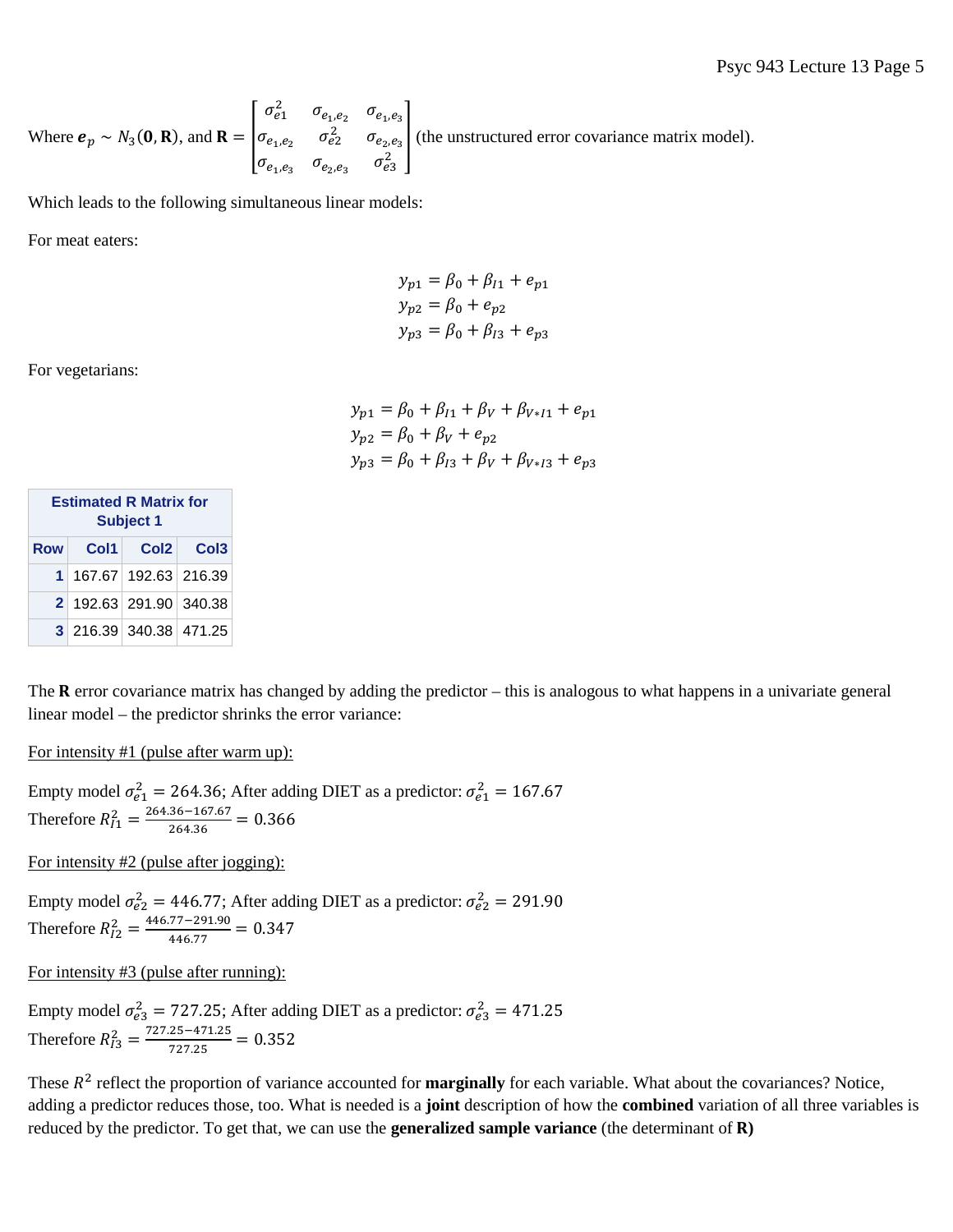```
*MACRO FOR ANALYSIS OF THE R MATRIX – syntax run after PROC MIXED;
%MACRO R_Matrix_Determinant(rmatrix_library,rmatrix_dataset,output_library,output_dataset,modelnum);
PROC IML;
      USE &rmatrix_library..&rmatrix_dataset.;
      READ ALL VAR ALL INTO FullX;
      K = NCOL(FullX);COV = FullX[, 3:K];DET_R = DET(COV);OUTPUTMAT = &modelnum. || DET_R;
      CNAME = {"modelnumber","Gen Variance R"};
      CREATE &output_library..&output_dataset. FROM OUTPUTMAT [COLNAME = cname];
      APPEND FROM OUTPUTMAT;
QUIT;
%MEND;
*FOR MODEL COMPARISON;
DATA work.info_model1;
      SET work.info_model1;
      modelname = 'Empty Means; Unstructured Covariances (All Estimated)';
      modelnumber = 1;
RUN;
*CALCULATION OF GENERALIZED VARIANCE OF RMATRIX;
%R_Matrix_Determinant(work,R_model1,work,GV_R_model1,1);
*MERGE WITH INFORMATION CRITERIA FROM MODEL OUTPUT;
DATA work.info_model1;
      MERGE work.info_model1 work.GV_R_model1;
RUN;
*FOR MODEL COMPARISON;
DATA work.info_model2;
      SET work.info_model2;
      modelname = 'Diet; Unstructured Covariances (All Estimated)';
      modelnumber = 2;
RUN;
*CALCULATION OF GENERALIZED VARIANCE OF RMATRIX;
%R_Matrix_Determinant(work,R_model2,work,GV_R_model2,2);
*MERGE WITH INFORMATION CRITERIA FROM MODEL OUTPUT;
DATA work.info_model2;
      MERGE work.info_model2 work.GV_R_model2;
RUN;
```
For all three variables jointly:

Empty model generalized variance:  $|\mathbf{R}| = 1,411,077.1972$ ; After adding DIET as a predictor:  $|\mathbf{R}| = 859,978.5574$ Therefore the overall  $R^2$  is:  $R^2 = \frac{1,411,077.1972 - 859,978.5574}{1,411,077.1972} = .391$ 

This value is bigger than each of the marginal  $R^2$  values because of the contributions of the covariances.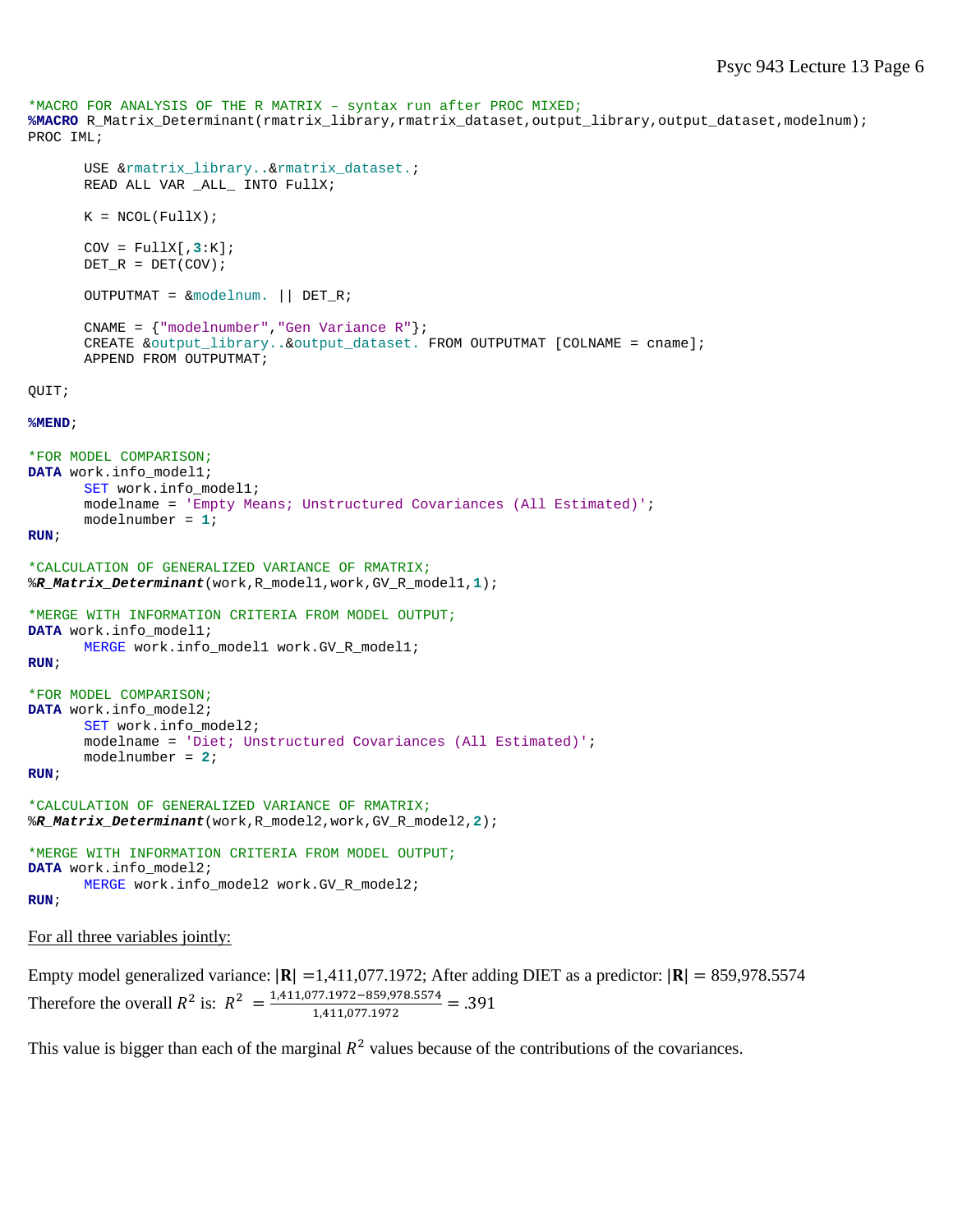| <b>Information Criteria</b>              |  |                                  |  |  |  |  |  |
|------------------------------------------|--|----------------------------------|--|--|--|--|--|
| Neg2LogLike Parms AIC AICC HQIC BIC CAIC |  |                                  |  |  |  |  |  |
| 399.2                                    |  | 12 423.2 430.8 424.7 433.9 445.9 |  |  |  |  |  |

Because we are using Maximum Likelihood as our estimator, we can use the information criteria to determine if DIET significantly improved model fit. This is essentially testing whether the multivariate  $R^2$  change is zero. More formally, we are testing the hypothesis:

> $H_0: \beta_V = \beta_{V \ast I1} = \beta_{V \ast I3} = 0$  $H_A$ : At least one not equal to zero

Note: if you are using REML (the default estimator in SAS PROC MIXED), you cannot do this likelihood ratio test as the model for the means (the fixed effects) are different between the empty model and the diet-predictor model.

Empty model  $-2LL = 408.9$ ; 9 parameters. DIET model:  $-2LL = 399.2$ ; 12 parameters

$$
\chi^2 = 408.9 - 399.2 = 9.7, df = 12 - 9 = 3, p = 0.021
$$

We can conclude that DIET significantly improved the fit of the **multivariate** model – but, what that does not tell us is if it improved the fit for each dependent variable **marginally**.

| <b>Solution for Fixed Effects</b> |                 |                 |    |                               |          |  |  |  |
|-----------------------------------|-----------------|-----------------|----|-------------------------------|----------|--|--|--|
| <b>Effect</b>                     | <b>Estimate</b> | <b>Standard</b> |    | Error $DF$ t Value $Pr >  t $ |          |  |  |  |
| <b>Intercept</b>                  | 146.56          | 5.6950          | 18 | 25.73                         | $-.0001$ |  |  |  |
| <b>dINTENSITY W</b>               | $-49.2222$      | 2.8734          | 18 | $-17.13$                      | $-.0001$ |  |  |  |
| <b>dINTENSITY R</b>               | 59.0000         | 3.0255          | 18 | 19.50                         | $-.0001$ |  |  |  |
| dDIET V                           | $-24.8889$      | 8.0540          | 18 | $-3.09$                       | 0.0063   |  |  |  |
| dINTENSITY_W*dDIET_V              | 5.2222          | 4.0636          | 18 | 1.29                          | 0.2150   |  |  |  |
| dINTENSITY_R*dDIET_V              | $-7.1111$       | 4.2787          | 18 | $-1.66$                       | 0.1138   |  |  |  |

### **Interpret each effect…**

Intercept:

dINTENSITY\_W:

dINTENSITY\_R:

dDIET\_V:

dINTENSITY\_W\*dDIET\_V:

dINTENSITY\_R\*dDIET\_V: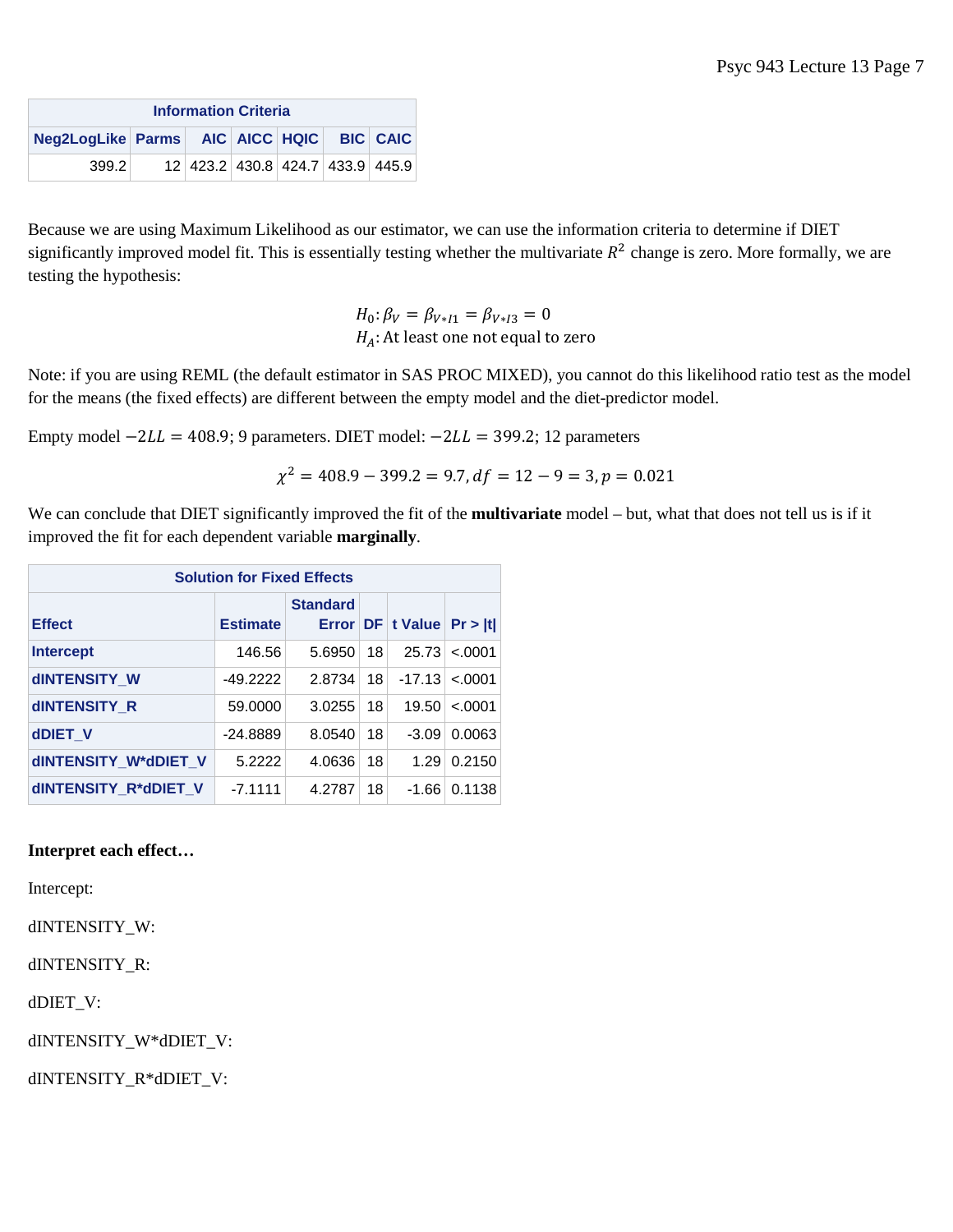What we cannot find from our **direct model output** (when coded this way – and without a CONTRAST statement) are some key hypothesis tests that show up for this type of analysis:

- Within subjects main effect of intensity (do mean pulse rates differ when pulse is taken after different intensities?)
	- o Should be 2 degrees of freedom (3 intensity levels 1)
- Between subjects main effect of diet type (do mean pulse rates differ for vegetarians and meat eaters?) o Should be 1 degree of freedom (2 diet types - 1)
- Interaction of within subjects intensity and between subjects diet type (are there differences in pulse rate for varying combinations of intensity and diet?)
	- o Should be 2 degrees of freedom  $(3 \text{ intensity levels} 1)$ \*  $(2 \text{ diettvpes} 1)$ </u>

NOTE: using the CLASS statement for diet and intensity will make these steps unnecessary (see last example in handout)

We can also use our friend, the ESTIMATE statement to provide us with cell means that we may find useful...

```
*INVESTIGATING INTERACTION EFFECT OF INTENSITY*DIET;
ESTIMATE 'Predicted Pulse After Warmup for Vegetarians' intercept 1 dINTENSITY_W 1 dDIET_V 1
                                                          dDIET_V*dINTENSITY_W 1;
ESTIMATE 'Predicted Pulse After Warmup for Meat Eaters' intercept 1 dINTENSITY_W 1;
ESTIMATE 'Predicted Pulse After Jogging for Vegetarians' intercept 1 dDIET_V 1;
ESTIMATE 'Predicted Pulse After Jogging for Meat Eaters' intercept 1;
ESTIMATE 'Predicted Pulse After Running for Vegetarians' intercept 1 dINTENSITY_R 1 dDIET_V 1
                                                          dDIET_V*dINTENSITY_R 1;
ESTIMATE 'Predicted Pulse After Running for Meat Eaters' intercept 1 dINTENSITY_R 1;
```

| <b>Estimates</b>                                     |                 |                                 |    |                         |                     |  |
|------------------------------------------------------|-----------------|---------------------------------|----|-------------------------|---------------------|--|
| Label                                                | <b>Estimate</b> | <b>Standard</b><br><b>Error</b> |    | $DF$ t Value $Pr >  t $ |                     |  |
| <b>Predicted Pulse After Warmup for Vegetarians</b>  | 77.6667         | 4.3162                          | 18 |                         | 17.99 < 0001        |  |
| <b>Predicted Pulse After Warmup for Meat Eaters</b>  | 97.3333         | 4.3162                          | 18 |                         | 22.55 < .0001       |  |
| <b>Predicted Pulse After Jogging for Vegetarians</b> | 121.67          | 5.6950                          | 18 |                         | $21.36 \times 0001$ |  |
| <b>Predicted Pulse After Jogging for Meat Eaters</b> | 146.56          | 5.6950                          | 18 |                         | $25.73 \le 0.001$   |  |
| <b>Predicted Pulse After Running for Vegetarians</b> | 173.56          | 7.2361                          | 18 |                         | $23.98 \le 0.001$   |  |
| <b>Predicted Pulse After Running for Meat Eaters</b> | 205.56          | 7.2361                          | 18 |                         | $28.41 \le 0001$    |  |

The two-way interaction between intensity and diet type can be found with a CONTRAST statement. Contrast statements are for multiple degree of freedom test. Here, the interaction is testing  $H_0: \beta_{V*11} = \beta_{V*13} = 0$ :

\* THE CONTRAST STATEMENT PROVIDES MULTIPLE DEGREE OF FREEDOM TESTS; CONTRAST 'Within Subjects Test of Intensity\*Diet' dDIET\_V\*dINTENSITY\_W **1**, dDIET\_V\*dINTENSITY\_R **1**;

| <b>Contrasts</b>                       |               |                 |                        |             |  |  |
|----------------------------------------|---------------|-----------------|------------------------|-------------|--|--|
| Label                                  | Num Den       |                 | $DF$ DF F Value Pr > F |             |  |  |
| Within Subjects Test of Intensity*Diet | $\mathcal{P}$ | 17 <sup>1</sup> |                        | 1.61 0.2294 |  |  |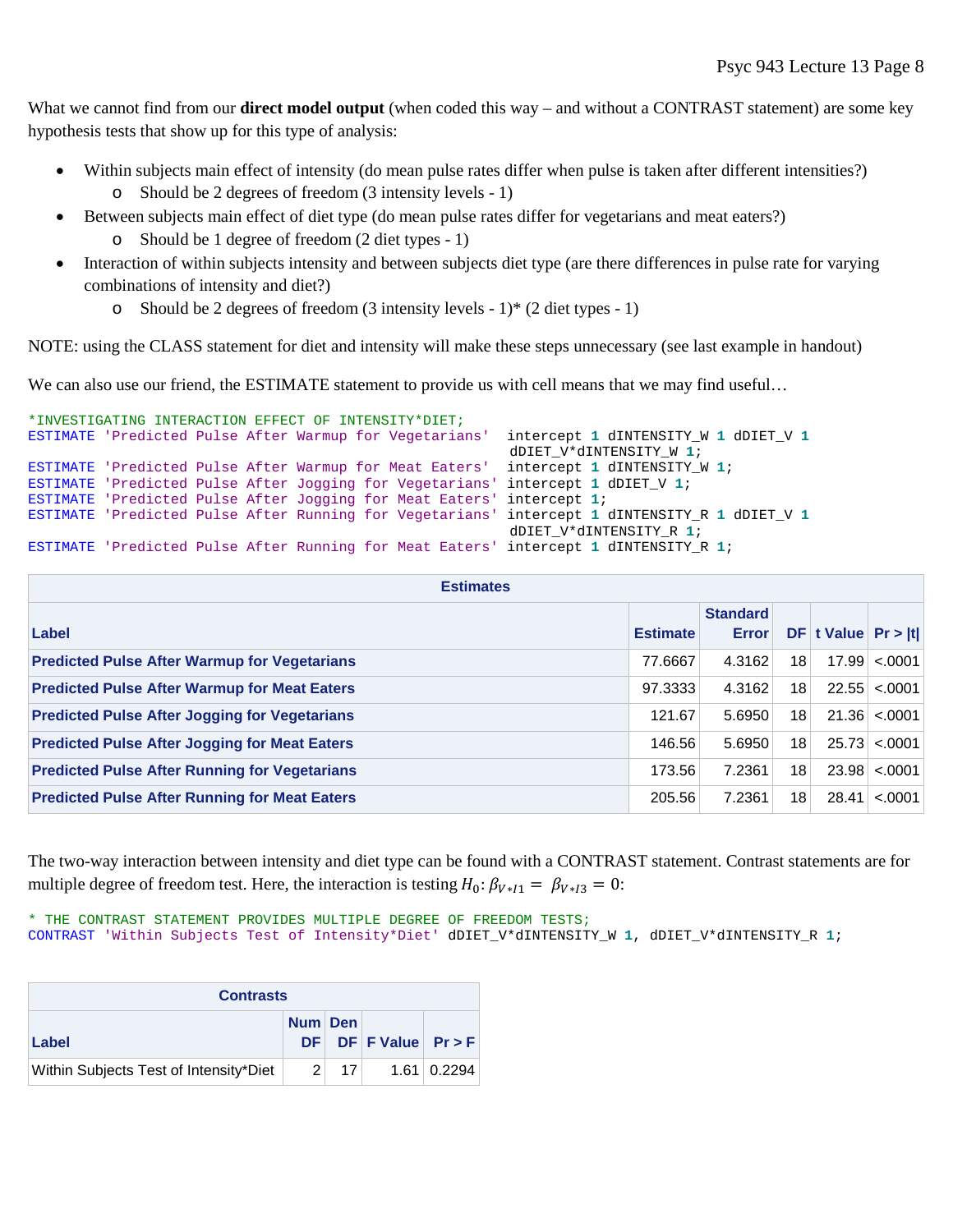We find the between diet and intensity interaction is not significant – but, we can now look at the cell mean differences between each combination of diet and intensity to see if any are significantly different. Here, each estimate statement comes from subtracting one predicted value (from above) from another:

\* POST HOC DIFFERENCES IN INTERACTION CELL MEANS ESTIMATE 'Difference In Pulse After Warmup for Diet' dDIET\_V **1** dDIET\_V\*dINTENSITY\_W **1**; ESTIMATE 'Difference In Pulse After Jogging for Diet' dDIET\_V **1**; ESTIMATE 'Difference in Pulse After Running for Diet' dDIET\_V **1** dDIET\_V\*dINTENSITY\_R **1**; ESTIMATE 'Difference in Pulse After Warmup and Pulse After Jogging for Vegetarians' dINTENSITY\_W **1** dDIET\_V\*dINTENSITY\_W **1**; ESTIMATE 'Difference in Pulse After Warmup and Pulse After Running for Vegetarians' dINTENSITY\_W **1** dINTENSITY\_R -**1** dDIET\_V\*dINTENSITY\_W **1** dDIET\_V\*dINTENSITY\_R -**1**; ESTIMATE 'Difference in Pulse After Jogging and Pulse After Running for Vegetarians' dINTENSITY R -1 dDIET V\*dINTENSITY R -1; ESTIMATE 'Difference in Pulse After Warmup and Pulse After Jogging for Meat Eaters' dINTENSITY\_W **1**; ESTIMATE 'Difference in Pulse After Warmup and Pulse After Running for Meat Eaters' dINTENSITY\_W **1** dINTENSITY\_R -**1**; ESTIMATE 'Difference in Pulse After Jogging and Pulse After Running for Meat Eaters' dINTENSITY\_R -**1**; ESTIMATE 'Difference in Pulse After Warmup for Vegetarians and After Jogging for Meat Eaters' dDIET\_V 1 dINTENSITY\_W **1** dDIET\_V\*dINTENSITY\_W **1**; ESTIMATE 'Difference in Pulse After Warmup for Vegetarians and After Running for Meat Eaters' dINTENSITY\_W **1** dDIET\_V **1** dDIET\_V\*dINTENSITY\_W **1** dINTENSITY\_R -**1**; ESTIMATE 'Difference in Pulse After Warmup for Meat Eaters and After Jogging for Vegetarians' dINTENSITY\_W **1** dDIET\_V -**1**; ESTIMATE 'Difference in Pulse After Warmup for Meat Eaters and After Running for Vegetarians' dINTENSITY\_W **1** dINTENSITY\_R -**1** dDIET\_V -**1** dDIET\_V\*dINTENSITY\_R -**1**; ESTIMATE 'Difference in Pulse After Jogging for Vegetarians and Pulse After Running for Meat Eaters' dDIET\_V **1** dINTENSITY\_R -**1**; ESTIMATE 'Difference in Pulse After Jogging for Meat Eaters and Pulse After Running for Vegetarians'

dINTENSITY\_R -**1** dDIET\_V -**1** dDIET\_V\*dINTENSITY\_R -**1**;

| <b>Estimates</b>                                                                                    |                 |                                 |    |                         |                     |
|-----------------------------------------------------------------------------------------------------|-----------------|---------------------------------|----|-------------------------|---------------------|
| Label                                                                                               | <b>Estimate</b> | <b>Standard</b><br><b>Error</b> |    | $DF$ t Value $Pr >  t $ |                     |
| Difference in Pulse After Running for Diet                                                          | $-32,0000$      | 10.2334                         | 18 |                         | $-3.13$ 0.0058      |
| Difference in Pulse After Warmup and Pulse After Jogging for Vegetarians                            | $-44,0000$      | 2.8734                          | 18 |                         | $-15.31 \le 0001$   |
| Difference in Pulse After Warmup and Pulse After Running for Vegetarians                            | $-95,8889$      | 4.7858                          | 18 |                         | $-20.04$ <.0001     |
| Difference in Pulse After Jogging and Pulse After Running for Vegetarians                           | $-51,8889$      | 3.0255                          | 18 |                         | $-17.15$ < 0001     |
| Difference in Pulse After Warmup and Pulse After Jogging for Meat Eaters                            | $-49.2222$      | 2.8734                          | 18 |                         | $-17.13$ < 0001     |
| Difference in Pulse After Warmup and Pulse After Running for Meat Eaters                            | $-108.22$       | 4.7858                          | 18 |                         | $-22.61$ < 0001     |
| Difference in Pulse After Jogging and Pulse After Running for Meat Eaters                           | $-59,0000$      | 3.0255                          | 18 |                         | $-19.50 < .0001$    |
| Difference in Pulse After Warmup for Vegetarians and After Jogging for Meat Eaters                  | $-68,8889$      | 7.1458 20.3                     |    |                         | $-9.64 < 0001$      |
| Difference in Pulse After Warmup for Vegetarians and After Running for Meat Eaters                  | $-127.89$       | 8.4256 21.4                     |    |                         | $-15.18$ < 0001     |
| Difference in Pulse After Warmup for Meat Eaters and After Jogging for Vegetarians                  | $-24.3333$      | 7.1458 20.3                     |    |                         | $-3.41 \mid 0.0028$ |
| Difference in Pulse After Warmup for Meat Eaters and After Running for Vegetarians                  | $-76.2222$      | 8.4256 21.4                     |    |                         | $-9.05 < .0001$     |
| Difference in Pulse After Jogging for Vegetarians and Pulse After Running for Meat<br><b>Eaters</b> | $-83.8889$      | $9.2084$ 19.4                   |    |                         | $-9.11 < 0.001$     |
| Difference in Pulse After Jogging for Meat Eaters and Pulse After Running for<br>Vegetarians        | $-27.0000$      | 9.2084 19.4                     |    |                         | $-2.93$ 0.0084      |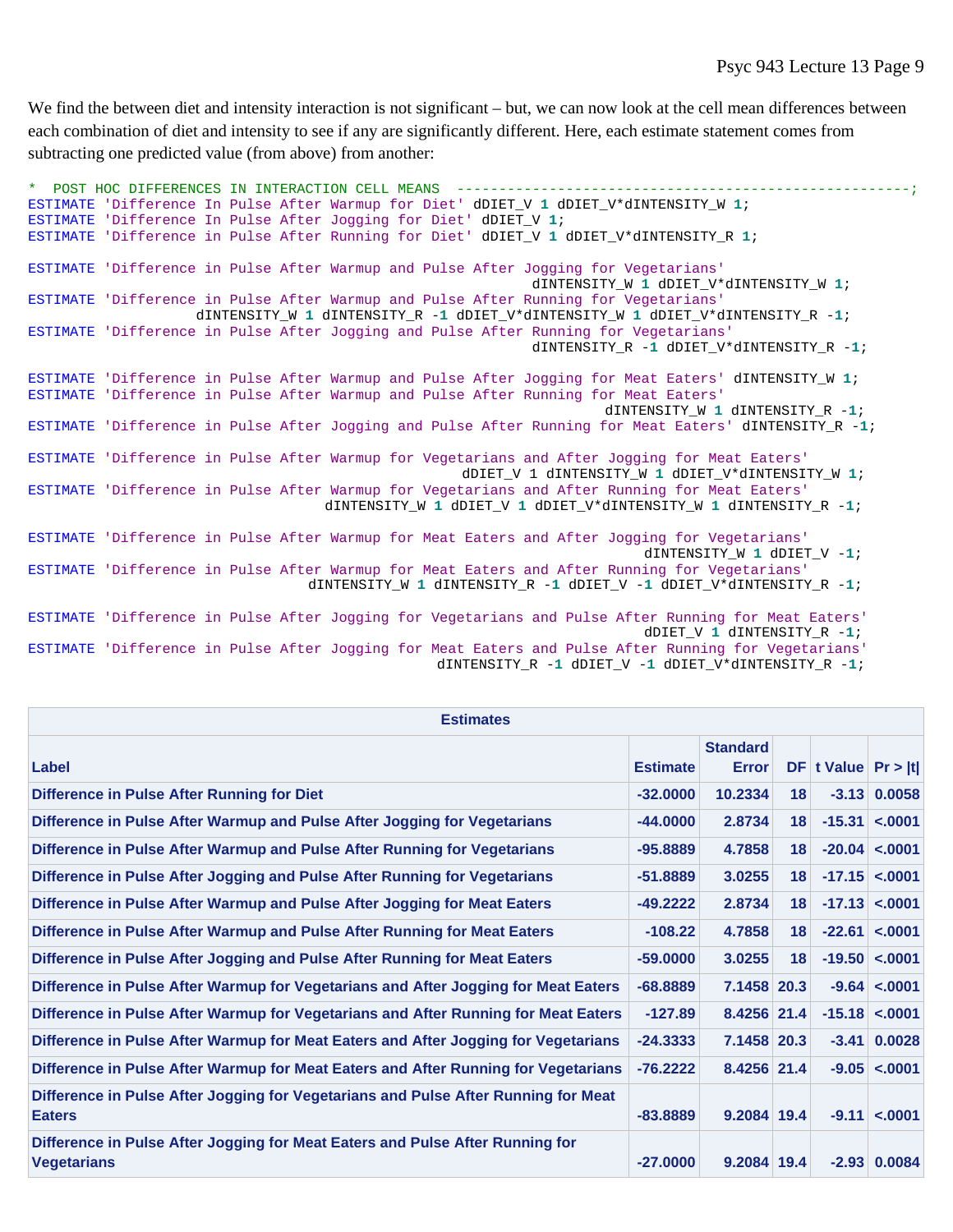Because of the DIET\*INTENSITY interaction, the main effects for DIET and INTENSITY now are conditional – and the actual hypothesis tests are for the **marginal values** (the mean difference in levels aggregated across all levels of the other variable). We can come up with the **marginal means** for each effect using the ESTIMATE statement. Here, the DIVISOR = 2 divides each of the coefficients in the estimate statement by 2 (there are two levels of DIET)

```
*INVESTIGATING MARGINAL EFFECT OF INTENSITY;
ESTIMATE 'Marginal Mean of Pulse After Warmup' 
                          intercept 2 dINTENSITY_W 2 dDIET_V 1 dDIET_V*dINTENSITY_W 1 / DIVISOR = 2; 
ESTIMATE 'Marginal Mean of Pulse After Jogging' intercept 2 dDIET_V 1 / DIVISOR = 2;
ESTIMATE 'Marginal Mean of Pulse After Running'
                           intercept 2 dINTENSITY_R 2 dDIET_V 1 dDIET_V*dINTENSITY_R 1 / DIVISOR = 2;
```

| <b>Estimates</b>                                               |                 |                                 |    |                         |                      |  |
|----------------------------------------------------------------|-----------------|---------------------------------|----|-------------------------|----------------------|--|
| Label                                                          | <b>Estimate</b> | <b>Standard</b><br><b>Error</b> |    | $DF$ t Value $Pr >  t $ |                      |  |
| <b>Marginal Mean of Pulse After Warmup</b>                     | 87,5000         | 3.0520                          | 18 |                         | 28.67 < 0001         |  |
| <b>Marginal Mean of Pulse After Jogging</b>                    | 134.11          | 4.0270                          | 18 |                         | $33.30 \le 0.0001$   |  |
| <b>Marginal Mean of Pulse After Running</b>                    | 189.56          | 5.1167                          | 18 |                         | 37.05 < .0001        |  |
| Difference in Marginal Mean of Pulse After Warmup and Jogging  | $-46.6111$      | 2.0318                          | 18 |                         | $-22.94 \times 0001$ |  |
| Difference in Marginal Mean of Pulse After Warmup and Running  | $-110.83$       | 6.1673 18.4                     |    |                         | $-17.97 < 0001$      |  |
| Difference in Marginal Mean of Pulse After Jogging and Running | $-55.4444$      | 2.1393                          | 18 |                         | $-25.92 \le 0.0001$  |  |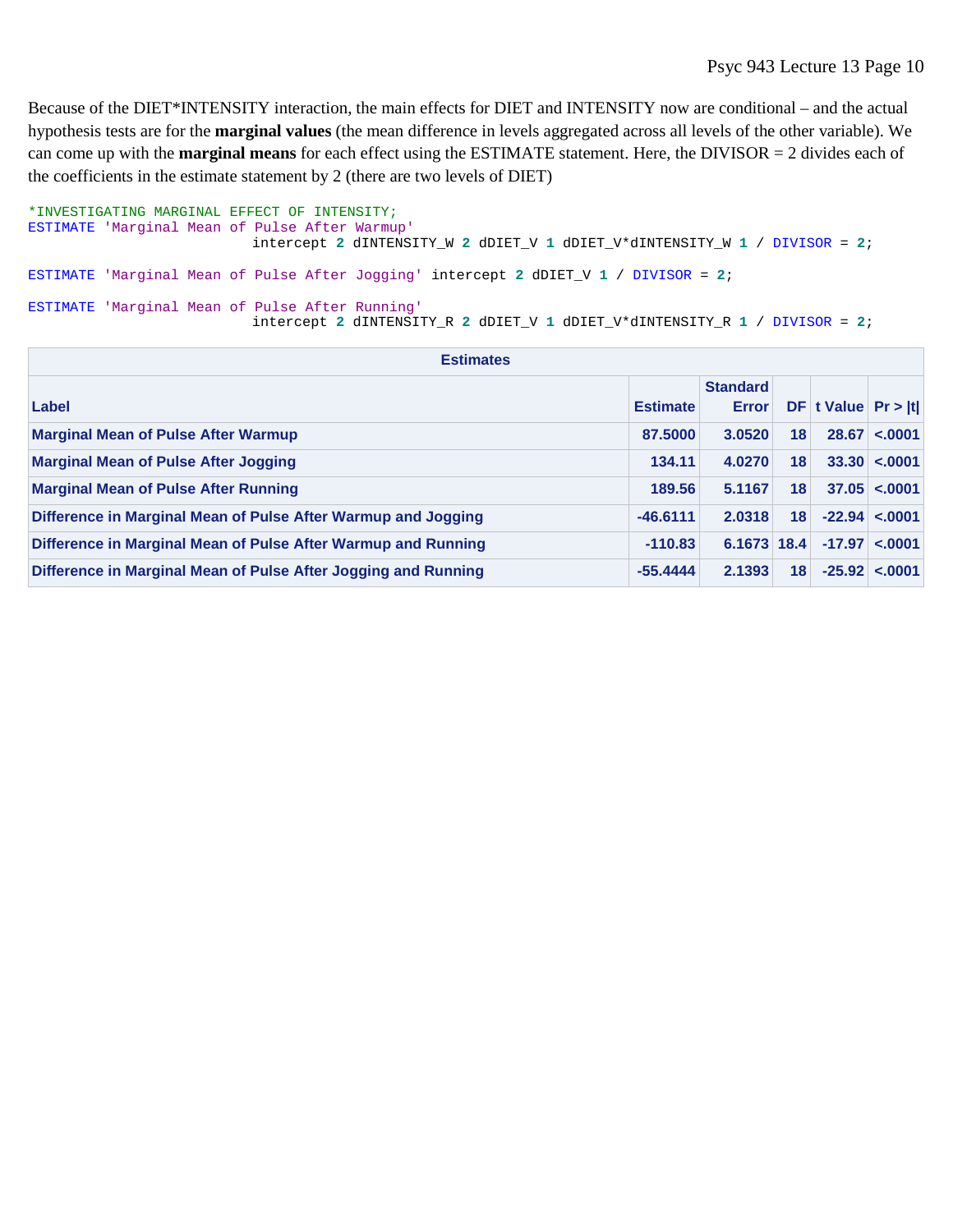The associated contrast functions by forming a pair of differences: (1) between the marginal mean for pulse after warm up and marginal mean for pulse after Jogging [showing up before the comma in the CONTRAST statement] and (2) between the marginal mean pulse after jogging and the marginal mean pulse after running [showing up after the comma in the CONTRAST statement]

```
CONTRAST 'Within Subjects Test of Intensity' dINTENSITY_W 1 dDIET_V*dINTENSITY_W .5, 
                                              dINTENSITY_R -1 dDIET_V*dINTENSITY_R -.5;
```

| <b>Contrasts</b>                         |  |  |                                    |  |  |  |
|------------------------------------------|--|--|------------------------------------|--|--|--|
| Num Den                                  |  |  |                                    |  |  |  |
| Label                                    |  |  | $DF$ DF F Value Pr > F             |  |  |  |
| <b>Within Subjects Test of Intensity</b> |  |  | $17 \mid 431.33 \mid < .0001 \mid$ |  |  |  |

We can also ask for post-hoc mean differences between each of the marginal means of intensity: \* POST HOC DIFFERENCES IN MARGINAL CELL MEANS OF INTENSITY; ESTIMATE 'Difference in Marginal Mean of Pulse After Warmup and Jogging' dINTENSITY\_W **2** dDIET\_V\*dINTENSITY\_W **1** / DIVISOR = **2**;

```
ESTIMATE 'Difference in Marginal Mean of Pulse After Warmup and Running' 
dINTENSITY_W 2 dINTENSITY_R -2 dDIET_V*dINTENSITY_W 1 dDIET_V*dINTENSITY_W -1/ DIVISOR = 2;
```
ESTIMATE 'Difference in Marginal Mean of Pulse After Jogging and Running' dINTENSITY\_R -**2** dDIET\_V\*dINTENSITY\_R -**1** / DIVISOR = **2**;

| <b>Estimates</b>                                               |                 |                                 |    |                         |                      |
|----------------------------------------------------------------|-----------------|---------------------------------|----|-------------------------|----------------------|
| Label                                                          | <b>Estimate</b> | <b>Standard</b><br><b>Error</b> |    | $DF$ t Value $Pr >  t $ |                      |
| Difference in Marginal Mean of Pulse After Warmup and Jogging  | $-46.6111$      | 2.0318                          | 18 |                         | $-22.94 \times 0001$ |
| Difference in Marginal Mean of Pulse After Warmup and Running  | $-110.83$       | $6.1673$ 18.4                   |    | $-17.97 < 0001$         |                      |
| Difference in Marginal Mean of Pulse After Jogging and Running | $-55.4444$      | 2.1393                          | 18 |                         | $-25.92 \le 0.0001$  |

Finally, we can do the same for the other marginal variable: Diet: \*INVESTIGATING MARGINAL EFFECT OF DIET; ESTIMATE 'Marginal Mean of Vegetarians' intercept **3** dINTENSITY\_W **1** dDIET\_V **3** dDIET\_V\*dINTENSITY\_W **1** dINTENSITY\_R **1** dDIET\_V\*dINTENSITY\_R **1** /DIVISOR=**3**;

ESTIMATE 'Marginal Mean of Meat Eaters' intercept **3** dINTENSITY\_W **1** dINTENSITY\_R **1** /DIVISOR=**3**;

CONTRAST 'Between Subjects Test of Diet' dDIET\_V **.33** dDIET\_V\*dINTENSITY\_W **.33** dDIET\_V\*dINTENSITY\_R **.33**;

\* POST HOC DIFFERENCES IN MARGINAL CELL MEANS OF DIET; ESTIMATE 'Difference Marginal Mean of Vegetarians and Meat Eaters' dDIET\_V **3** dDIET\_V\*dINTENSITY\_W **1** dDIET\_V\*dINTENSITY\_R **1**/DIVISOR=**3**;

| <b>Estimates</b>                                        |                 |        |                                 |    |                         |                    |  |
|---------------------------------------------------------|-----------------|--------|---------------------------------|----|-------------------------|--------------------|--|
| Label                                                   | <b>Estimate</b> |        | <b>Standard</b><br><b>Error</b> |    | $DF$ t Value $Pr >  t $ |                    |  |
| <b>Marginal Mean of Vegetarians</b>                     |                 | 124.30 | 5.4768                          | 18 |                         | $22.70 \le 0.0001$ |  |
| <b>Marginal Mean of Meat Eaters</b>                     |                 | 149.81 | 5.4768                          | 18 |                         | $27.35 \le 0.001$  |  |
| Difference Marginal Mean of Vegetarians and Meat Eaters | $-25.5185$      |        | 7.7454                          | 18 |                         | $-3.29$ 0.0040     |  |
| <b>Contrasts</b>                                        |                 |        |                                 |    |                         |                    |  |

| UUII dala                            |         |                 |                        |                     |  |  |
|--------------------------------------|---------|-----------------|------------------------|---------------------|--|--|
|                                      | Num Den |                 |                        |                     |  |  |
| Label                                |         |                 | $DF$ DF F Value Pr > F |                     |  |  |
| <b>Between Subjects Test of Diet</b> |         | 18 <sup>1</sup> |                        | $10.84 \mid 0.0040$ |  |  |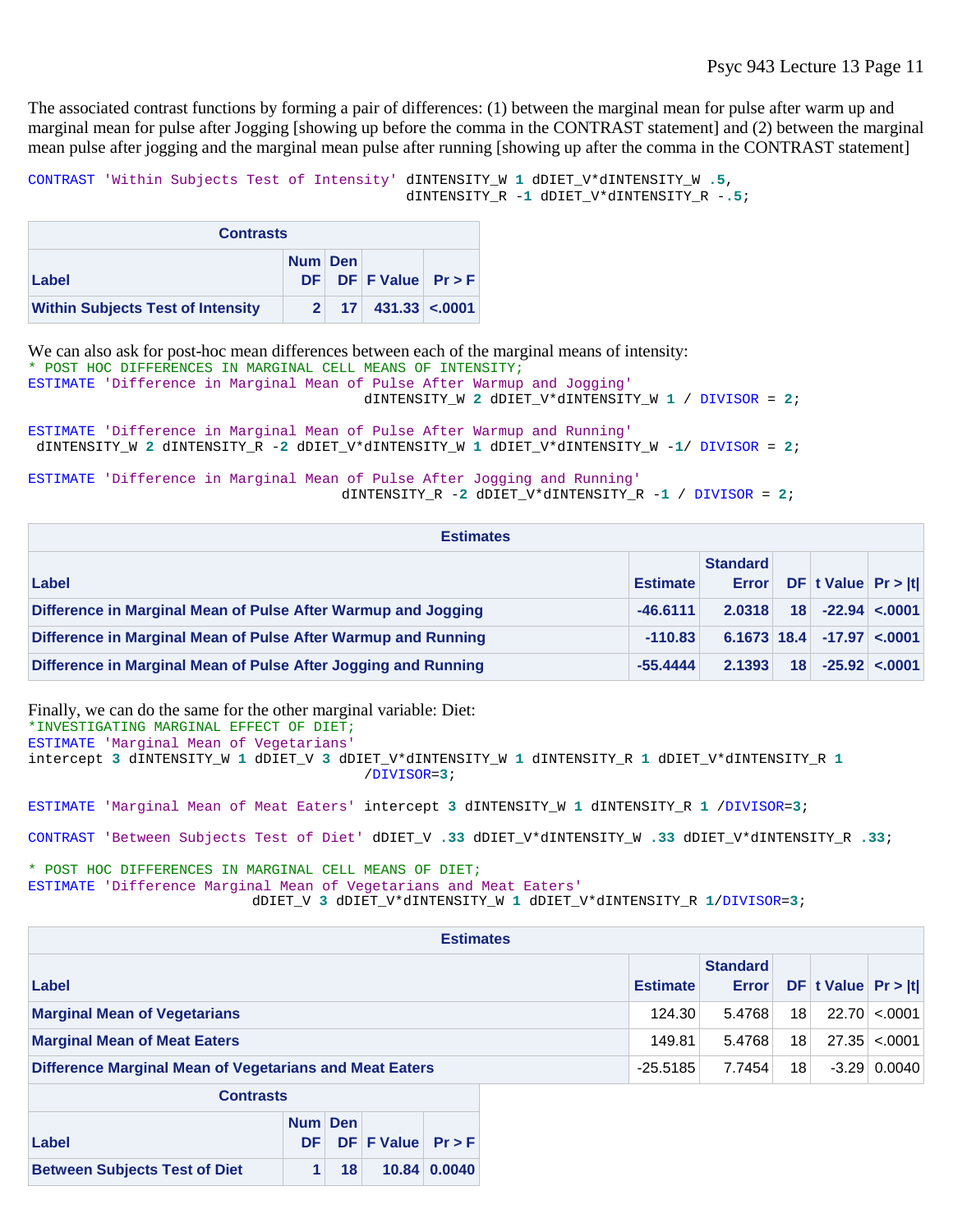### **Using the CLASS statement with LSMEANS, ESTIMATE, and CONTRAST**

We take a detour from the multivariate analysis to show how the CLASS statement could simplify the post-hoc analyses. The CLASS statement is useful for categorical IVs in that it makes SAS provide the coding system for the variables on the line:

TITLE "MULTIVARIATE MODEL WITH DIET PREDICTOR ONLY - CLASS STATEMENT"; **PROC MIXED** DATA=WORK.dietstack METHOD=ML COVTEST NOPROFILE ITDETAILS IC NAMELEN=**50**; CLASS intensity diet; MODEL pulse = intensity diet intensity\*diet/ S DDFM=KENWARDROGER;

|  | REPEATED / SUBJECT=personID TYPE=UN R RCORR; |  |  |  |  |
|--|----------------------------------------------|--|--|--|--|
|--|----------------------------------------------|--|--|--|--|

| <b>Class Level Information</b> |  |                                                |  |  |  |  |
|--------------------------------|--|------------------------------------------------|--|--|--|--|
| <b>Class</b>                   |  | <b>Levels Values</b>                           |  |  |  |  |
| intensity                      |  | 3 Pulse: Jogging Pulse: Running Pulse: Warm Up |  |  |  |  |
| diet                           |  | 2 Meat Eaters Vegetarians                      |  |  |  |  |

Here, we just need to put the name of the variables on the CLASS statement – SAS provides all effects implied by the model automatically…

NOTE: this is where you can find the reference groups for the analysis: Pulse after Warm Up / Vegetarians. All fixed effects will reflect this coding.

|                  | <b>Solution for Fixed Effects</b>    |                    |                 |                                    |    |         |         |  |
|------------------|--------------------------------------|--------------------|-----------------|------------------------------------|----|---------|---------|--|
| <b>Effect</b>    | intensity                            | <b>Diet Type</b>   | <b>Estimate</b> | <b>Standard</b><br><b>Error DF</b> |    | t Value | Pr >  t |  |
| <b>Intercept</b> |                                      |                    | 77.6667         | 4.3162                             | 18 | 17.99   | < .0001 |  |
| <b>intensity</b> | Pulse: Jogging                       |                    | 44.0000         | 2.8734                             | 18 | 15.31   | < .0001 |  |
| intensity        | Pulse: Running                       |                    | 95.8889         | 4.7858                             | 18 | 20.04   | < .0001 |  |
| intensity        | Pulse: Warm Up                       |                    | 0               |                                    |    |         |         |  |
| diet             |                                      | <b>Meat Eaters</b> | 19.6667         | 6.1040                             | 18 | 3.22    | 0.0047  |  |
| diet             |                                      | Vegetarians        | 0               | ٠                                  |    |         |         |  |
|                  | <b>intensity*diet</b> Pulse: Jogging | <b>Meat Eaters</b> | 5.2222          | 4.0636                             | 18 | 1.29    | 0.2150  |  |
|                  | intensity*diet Pulse: Jogging        | Vegetarians        | 0               | ä,                                 |    |         |         |  |
|                  | <b>intensity*diet</b> Pulse: Running | Meat Eaters        | 12.3333         | 6.7682                             | 18 | 1.82    | 0.0851  |  |
|                  | <b>intensity*diet</b> Pulse: Running | Vegetarians        | 0               | ٠                                  |    |         |         |  |
|                  | <b>intensity*diet</b> Pulse: Warm Up | <b>Meat Eaters</b> | 0               | ٠                                  |    |         |         |  |
|                  | <b>intensity*diet</b> Pulse: Warm Up | Vegetarians        | 0               | ٠                                  |    |         |         |  |

Interpret all of these parameters:

| <b>Effect</b>    | intensity                            | <b>Diet Type</b>   |
|------------------|--------------------------------------|--------------------|
| <b>Intercept</b> |                                      |                    |
| intensity        | Pulse: Jogging                       |                    |
| intensity        | Pulse: Running                       |                    |
| diet             |                                      | Meat Eaters        |
| intensity*diet   | Pulse: Jogging                       | Meat Eaters        |
|                  | <b>intensity*diet</b> Pulse: Running | <b>Meat Eaters</b> |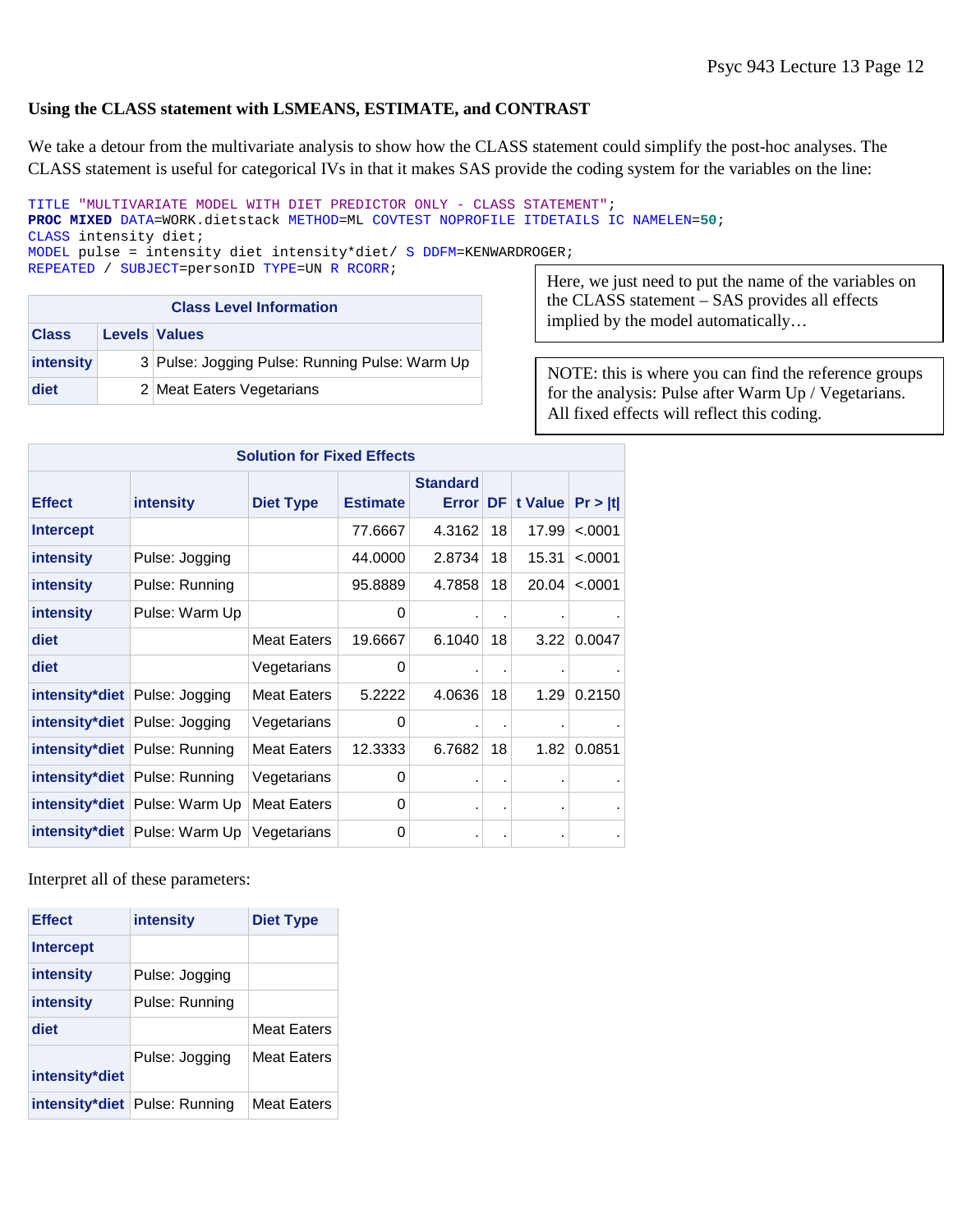Using the CLASS statement, we also receive an overall test for the three within and between subjects hypothesis tests:

| <b>Type 3 Tests of Fixed Effects</b> |                      |                 |                       |              |  |  |  |  |  |
|--------------------------------------|----------------------|-----------------|-----------------------|--------------|--|--|--|--|--|
| <b>Effect</b>                        | Num Den<br><b>DF</b> |                 | $DF$ F Value $Pr$ > F |              |  |  |  |  |  |
| intensity                            | $\mathbf{2}^{\top}$  | 17 <sup>1</sup> | $431.33 \times 0001$  |              |  |  |  |  |  |
| diet                                 | 1                    | 181             |                       | 10.85 0.0040 |  |  |  |  |  |
| intensity*diet                       | 2                    | 17 <sup>1</sup> |                       | 1.61 0.2294  |  |  |  |  |  |

We found these using the CONTRAST statement in the previous analysis

With the CLASS statement, the categorical IVs can now be used in combination with the LSMEANS statement, which will give you the conditional and marginal means for all statements (all the estimate statements from the previous analysis!). The SLICE statement provides your tests of group differences at all levels of the "SLICING" variable – for investigating interactions.

| <b>Least Squares Means</b> |                                      |                    |                 |                                 |    |         |         |  |
|----------------------------|--------------------------------------|--------------------|-----------------|---------------------------------|----|---------|---------|--|
| <b>Effect</b>              | intensity                            | <b>Diet Type</b>   | <b>Estimate</b> | <b>Standard</b><br><b>Error</b> | DF | t Value | Pr >  t |  |
| intensity*diet             | Pulse: Jogging                       | Meat Eaters        | 146.56          | 5.6950                          | 18 | 25.73   | < .0001 |  |
|                            | intensity*diet Pulse: Jogging        | Vegetarians        | 121.67          | 5.6950                          | 18 | 21.36   | < .0001 |  |
|                            | intensity*diet Pulse: Running        | Meat Eaters        | 205.56          | 7.2361                          | 18 | 28.41   | < .0001 |  |
|                            | <b>intensity*diet</b> Pulse: Running | Vegetarians        | 173.56          | 7.2361                          | 18 | 23.98   | < .0001 |  |
|                            | <b>intensity*diet</b> Pulse: Warm Up | <b>Meat Eaters</b> | 97.3333         | 4.3162                          | 18 | 22.55   | < .0001 |  |
|                            | intensity*diet Pulse: Warm Up        | Vegetarians        | 77.6667         | 4.3162                          | 18 | 17.99   | < .0001 |  |
|                            | intensity*diet Pulse: Jogging        | <b>Meat Eaters</b> | 146.56          | 5.6950                          | 18 | 25.73   | < .0001 |  |
|                            | intensity*diet Pulse: Jogging        | Vegetarians        | 121.67          | 5.6950                          | 18 | 21.36   | < .0001 |  |
|                            | <b>intensity*diet</b> Pulse: Running | Meat Eaters        | 205.56          | 7.2361                          | 18 | 28.41   | < .0001 |  |
|                            | <b>intensity*diet</b> Pulse: Running | Vegetarians        | 173.56          | 7.2361                          | 18 | 23.98   | < .0001 |  |
|                            | <b>intensity*diet</b> Pulse: Warm Up | <b>Meat Eaters</b> | 97.3333         | 4.3162                          | 18 | 22.55   | < .0001 |  |
|                            | intensity*diet Pulse: Warm Up        | Vegetarians        | 77.6667         | 4.3162                          | 18 | 17.99   | < .0001 |  |
| <b>intensity</b>           | Pulse: Jogging                       |                    | 134.11          | 4.0270                          | 18 | 33.30   | < .0001 |  |
| intensity                  | Pulse: Running                       |                    | 189.56          | 5.1167                          | 18 | 37.05   | < .0001 |  |
| intensity                  | Pulse: Warm Up                       |                    | 87.5000         | 3.0520                          | 18 | 28.67   | < .0001 |  |
| diet                       |                                      | <b>Meat Eaters</b> | 149.81          | 5.4768                          | 18 | 27.35   | < .0001 |  |
| diet                       |                                      | Vegetarians        | 124.30          | 5.4768                          | 18 | 22.70   | < .0001 |  |

LSMEANS intensity diet intensity\*diet / PDIFF=ALL SLICE=diet SLICE=intensity;

These are the marginal means we found in the previous analysis

| <b>Differences of Least Squares Means</b>                                                                                                                      |                                      |  |                              |                    |            |             |    |  |                         |  |
|----------------------------------------------------------------------------------------------------------------------------------------------------------------|--------------------------------------|--|------------------------------|--------------------|------------|-------------|----|--|-------------------------|--|
| <b>Standard</b><br>DF t Value $Pr >  t $<br><b>Effect</b><br><b>Error</b><br>intensity<br><b>Estimate</b><br><b>Diet Type</b><br>intensity<br><b>Diet Type</b> |                                      |  |                              |                    |            |             |    |  |                         |  |
|                                                                                                                                                                | <b>intensity*diet</b> Pulse: Jogging |  | Meat Eaters   Pulse: Jogging | Vegetarians        | 24.8889    | 8.0540      | 18 |  | $3.09 \mid 0.0063 \mid$ |  |
|                                                                                                                                                                | <b>intensity*diet</b> Pulse: Jogging |  | Meat Eaters   Pulse: Running | <b>Meat Eaters</b> | $-59,0000$ | 3.0255      | 18 |  | $-19.50 < 0001$         |  |
|                                                                                                                                                                | intensity*diet Pulse: Jogging        |  | Meat Eaters   Pulse: Running | Vegetarians        | $-27.0000$ | 9.2084 19.4 |    |  | $-2.93$ 0.0084          |  |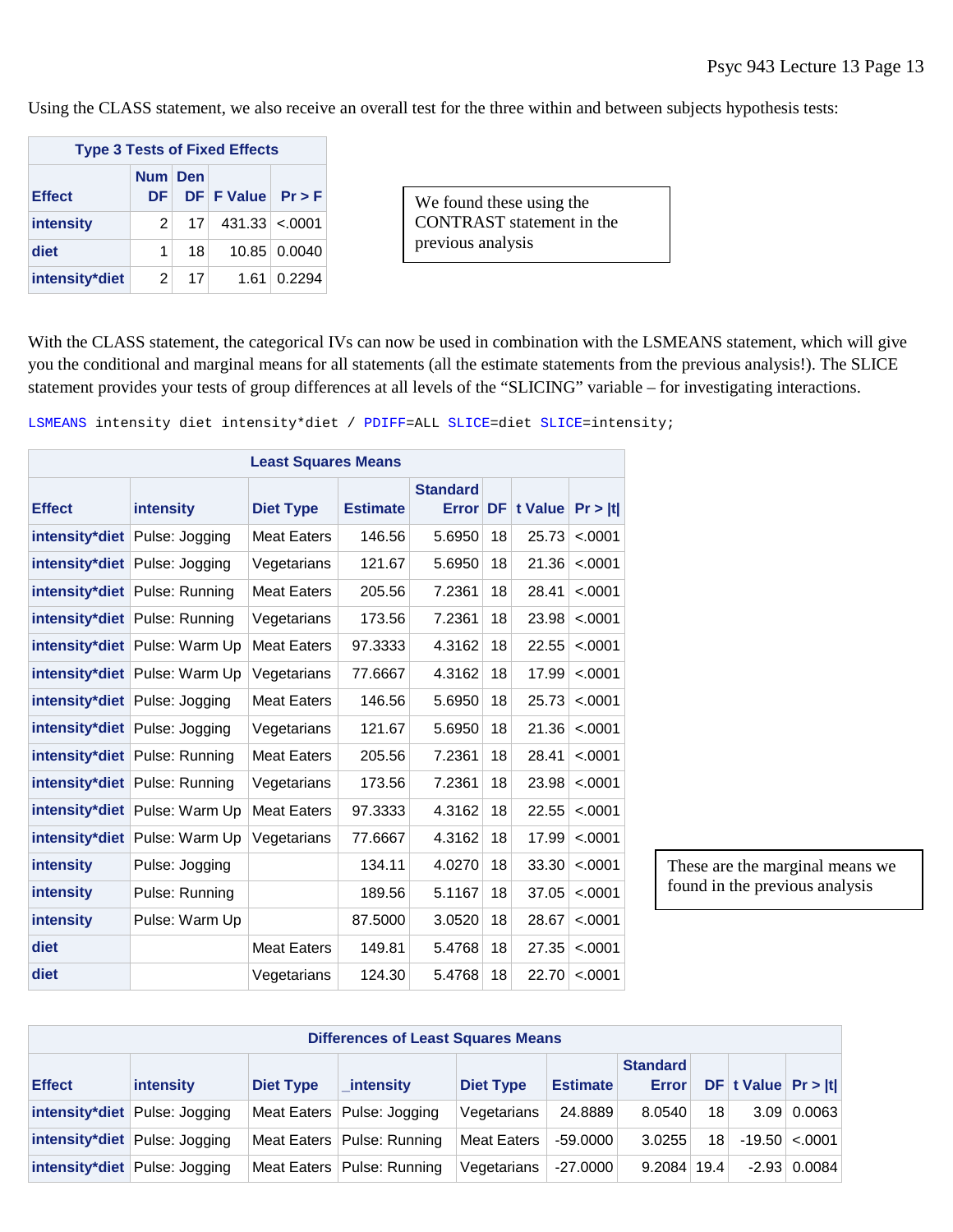| <b>Differences of Least Squares Means</b> |                               |                    |                |                    |                 |                                 |      |                       |                    |
|-------------------------------------------|-------------------------------|--------------------|----------------|--------------------|-----------------|---------------------------------|------|-----------------------|--------------------|
| <b>Effect</b>                             | intensity                     | <b>Diet Type</b>   | intensity      | <b>Diet Type</b>   | <b>Estimate</b> | <b>Standard</b><br><b>Error</b> |      | DF t Value $Pr >  t $ |                    |
|                                           | intensity*diet Pulse: Jogging | <b>Meat Eaters</b> | Pulse: Warm Up | <b>Meat Eaters</b> | 49.2222         | 2.8734                          | 18   | 17.13                 | < .0001            |
|                                           | intensity*diet Pulse: Jogging | <b>Meat Eaters</b> | Pulse: Warm Up | Vegetarians        | 68.8889         | 7.1458                          | 20.3 | 9.64                  | < .0001            |
|                                           | intensity*diet Pulse: Jogging | Vegetarians        | Pulse: Running | <b>Meat Eaters</b> | -83.8889        | 9.2084                          | 19.4 | $-9.11$               | < .0001            |
|                                           | intensity*diet Pulse: Jogging | Vegetarians        | Pulse: Running | Vegetarians        | $-51.8889$      | 3.0255                          | 18   | $-17.15$              | < .0001            |
|                                           | intensity*diet Pulse: Jogging | Vegetarians        | Pulse: Warm Up | <b>Meat Eaters</b> | 24.3333         | 7.1458                          | 20.3 | 3.41                  | 0.0028             |
|                                           | intensity*diet Pulse: Jogging | Vegetarians        | Pulse: Warm Up | Vegetarians        | 44.0000         | 2.8734                          | 18   | 15.31                 | < .0001            |
|                                           | intensity*diet Pulse: Running | <b>Meat Eaters</b> | Pulse: Running | Vegetarians        | 32.0000         | 10.2334                         | 18   | 3.13                  | 0.0058             |
|                                           | intensity*diet Pulse: Running | <b>Meat Eaters</b> | Pulse: Warm Up | <b>Meat Eaters</b> | 108.22          | 4.7858                          | 18   | 22.61                 | < .0001            |
|                                           | intensity*diet Pulse: Running | <b>Meat Eaters</b> | Pulse: Warm Up | Vegetarians        | 127.89          | 8.4256 21.4                     |      | 15.18                 | < .0001            |
|                                           | intensity*diet Pulse: Running | Vegetarians        | Pulse: Warm Up | <b>Meat Eaters</b> | 76.2222         | 8.4256 21.4                     |      | 9.05                  | < .0001            |
|                                           | intensity*diet Pulse: Running | Vegetarians        | Pulse: Warm Up | Vegetarians        | 95.8889         | 4.7858                          | 18   | 20.04                 | < .0001            |
|                                           | intensity*diet Pulse: Warm Up | Meat Eaters        | Pulse: Warm Up | Vegetarians        | 19.6667         | 6.1040                          | 18   |                       | 3.22 0.0047        |
| intensity                                 | Pulse: Jogging                |                    | Pulse: Running |                    | -55.4444        | 2.1393                          | 18   |                       | $-25.92$ <.0001    |
| intensity                                 | Pulse: Jogging                |                    | Pulse: Warm Up |                    | 46.6111         | 2.0318                          | 18   | 22.94                 | < .0001            |
| intensity                                 | Pulse: Running                |                    | Pulse: Warm Up |                    | 102.06          | 3.3841                          | 18   | 30.16                 | < .0001            |
| diet                                      |                               | <b>Meat Eaters</b> |                | Vegetarians        | 25.5185         | 7.7454                          | 18   |                       | $3.29 \mid 0.0040$ |

| <b>Tests of Effect Slices</b> |                                      |                  |                         |            |                   |            |  |  |  |  |  |
|-------------------------------|--------------------------------------|------------------|-------------------------|------------|-------------------|------------|--|--|--|--|--|
| <b>Effect</b>                 | <b>intensity</b>                     | <b>Diet Type</b> | <b>Num</b><br><b>DF</b> | <b>Den</b> | <b>DF F Value</b> | $Pr$ > $F$ |  |  |  |  |  |
| intensity*diet                |                                      | Meat Eaters      | 2                       | 17         | 242.69            | $-.0001$   |  |  |  |  |  |
| intensity*diet                |                                      | Vegetarians      | 2                       | 17         | 190.25            | $-.0001$   |  |  |  |  |  |
|                               | <b>intensity*diet</b> Pulse: Jogging |                  | 1                       | 18         | 9.55              | 0.0063     |  |  |  |  |  |
|                               | <b>intensity*diet</b> Pulse: Running |                  | 1                       | 18         | 9.78              | 0.0058     |  |  |  |  |  |
|                               | <b>intensity*diet</b> Pulse: Warm Up |                  | 1                       | 18         | 10.38             | 0.0047     |  |  |  |  |  |

Finally, there are times you will need to use the ESTIMATE statement when you have the CLASS statement as part of your syntax. Most commonly, this is due to the LSMEANS statement not accepting continuous IVs – so if you need, for instance, a set of within-group slopes (or their differences), you'll need the ESTIMATE statement again.

The CLASS statement changes the behavior of the estimate statement – now each level of each effect on CLASS needs a number. Here, the / E prints out the list of effects where each number goes:

```
*INVESTIGATING INTERACTION EFFECT OF INTENSITY*DIET;
ESTIMATE 'Predicted Pulse After Warmup for Vegetarians' 
                          intercept 1 diet 0 1 intensity 0 0 1 diet*intensity 0 0 0 0 0 1 / E;
```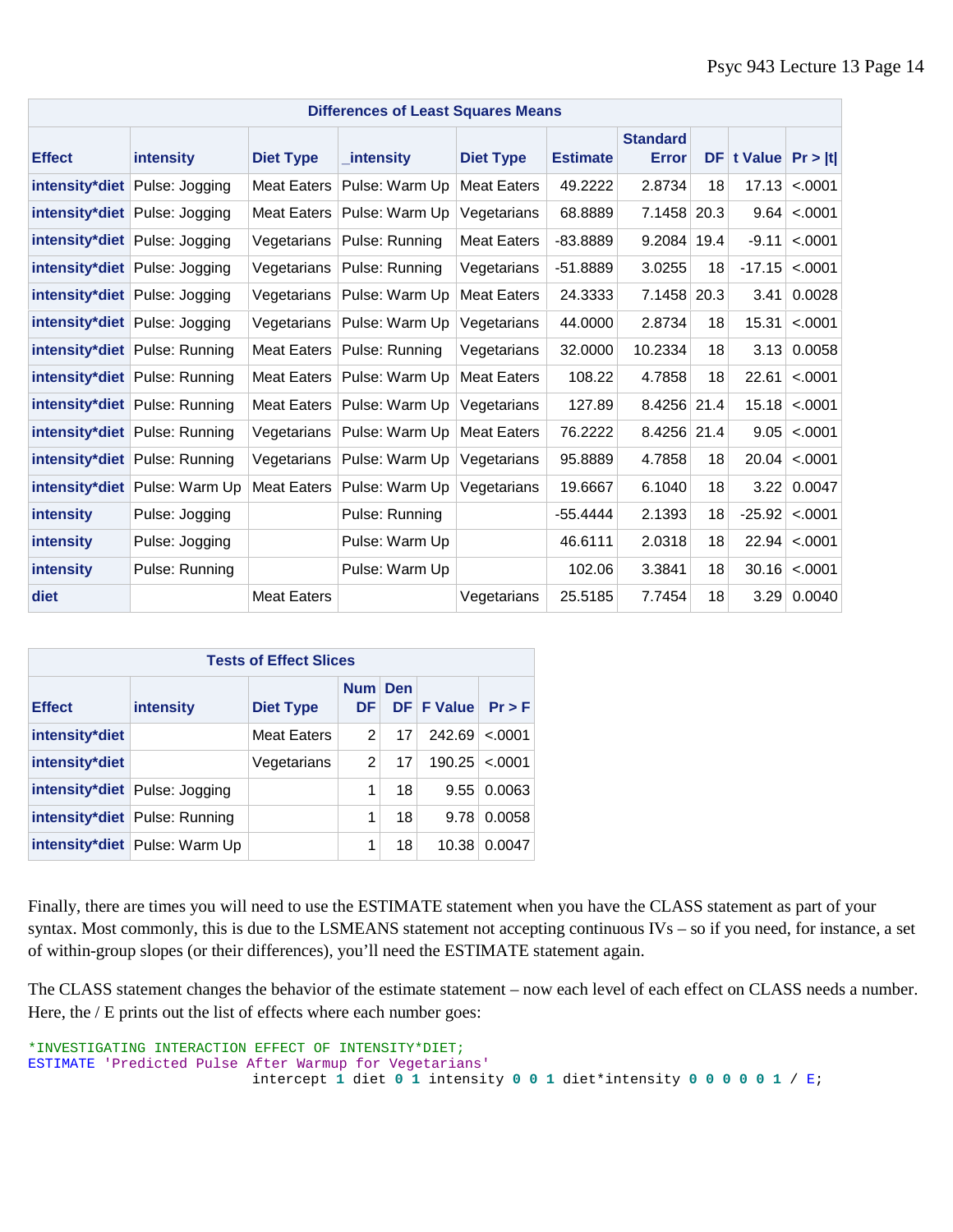| <b>Coefficients for Predicted Pulse After Warmup for</b><br><b>Vegetarians</b> |                                      |                    |   |  |  |  |  |  |
|--------------------------------------------------------------------------------|--------------------------------------|--------------------|---|--|--|--|--|--|
| <b>Effect</b><br>intensity<br><b>Diet Type</b>                                 |                                      |                    |   |  |  |  |  |  |
| <b>Intercept</b>                                                               |                                      |                    | 1 |  |  |  |  |  |
| intensity                                                                      | Pulse: Jogging                       |                    |   |  |  |  |  |  |
| intensity                                                                      | Pulse: Running                       |                    |   |  |  |  |  |  |
| intensity                                                                      | Pulse: Warm Up                       |                    | 1 |  |  |  |  |  |
| diet                                                                           |                                      | Meat Eaters        |   |  |  |  |  |  |
| diet                                                                           |                                      | Vegetarians        | 1 |  |  |  |  |  |
| intensity*diet                                                                 | Pulse: Jogging                       | <b>Meat Eaters</b> |   |  |  |  |  |  |
|                                                                                | <b>intensity*diet</b> Pulse: Jogging | Vegetarians        |   |  |  |  |  |  |
| intensity*diet                                                                 | Pulse: Running                       | <b>Meat Eaters</b> |   |  |  |  |  |  |
|                                                                                | intensity*diet Pulse: Running        | Vegetarians        |   |  |  |  |  |  |
| intensity*diet                                                                 | Pulse: Warm Up                       | <b>Meat Eaters</b> |   |  |  |  |  |  |
| intensity*diet                                                                 | Pulse: Warm Up                       | Vegetarians        | 1 |  |  |  |  |  |

| <b>Estimates</b>                                                             |         |  |  |                          |  |  |  |  |  |
|------------------------------------------------------------------------------|---------|--|--|--------------------------|--|--|--|--|--|
| <b>Standard</b><br>Error $DF$ t Value $Pr >  t $<br><b>Estimate</b><br>Label |         |  |  |                          |  |  |  |  |  |
| <b>Predicted Pulse After Warmup for Vegetarians</b>                          | 77.6667 |  |  | $4.3162$ 18 17.99 < 0001 |  |  |  |  |  |

Finally, the following syntax will replicate the cell means (given by LSMEANS in this analysis):

```
*INVESTIGATING INTERACTION EFFECT OF INTENSITY*DIET;
ESTIMATE 'Predicted Pulse After Warmup for Vegetarians' 
                   intercept 1 diet 0 1 intensity 0 0 1 diet*intensity 0 0 0 0 0 1 / E;
ESTIMATE 'Predicted Pulse After Warmup for Meat Eaters' 
                   intercept 1 diet 1 0 intensity 0 0 1 diet*intensity 0 0 0 0 1 0;
ESTIMATE 'Predicted Pulse After Jogging for Vegetarians'
                    intercept 1 diet 0 1 intensity 0 1 0 diet*intensity 0 0 0 1 0 0;
ESTIMATE 'Predicted Pulse After Jogging for Meat Eaters'
                    intercept 1 diet 1 0 intensity 0 1 0 diet*intensity 0 0 1 0 0 0;
ESTIMATE 'Predicted Pulse After Running for Vegetarians'
                   intercept 1 diet 0 1 intensity 1 0 0 diet*intensity 0 1 0 0 0 0;
ESTIMATE 'Predicted Pulse After Running for Meat Eaters'
                    intercept 1 diet 1 0 intensity 1 0 0 diet*intensity 1 0 0 0 0 0;
```

| <b>Estimates</b>                                     |                 |                 |    |                  |          |  |  |  |  |
|------------------------------------------------------|-----------------|-----------------|----|------------------|----------|--|--|--|--|
| Label                                                | <b>Estimate</b> | <b>Standard</b> |    | Error DF t Value | Pr >  t  |  |  |  |  |
| <b>Predicted Pulse After Warmup for Vegetarians</b>  | 77.6667         | 4.3162          | 18 | 17.99            | $-.0001$ |  |  |  |  |
| <b>Predicted Pulse After Warmup for Meat Eaters</b>  | 97.3333         | 4.3162          | 18 | 22.55            | < .0001  |  |  |  |  |
| <b>Predicted Pulse After Jogging for Vegetarians</b> | 173.56          | 7.2361          | 18 | 23.98            | < .0001  |  |  |  |  |
| <b>Predicted Pulse After Jogging for Meat Eaters</b> | 205.56          | 7.2361          | 18 | 28.41            | $-.0001$ |  |  |  |  |
| <b>Predicted Pulse After Running for Vegetarians</b> | 121.67          | 5.6950          | 18 | 21.36            | < .0001  |  |  |  |  |
| <b>Predicted Pulse After Running for Meat Eaters</b> | 146.56          | 5.6950          | 18 | 25.73            | < .0001  |  |  |  |  |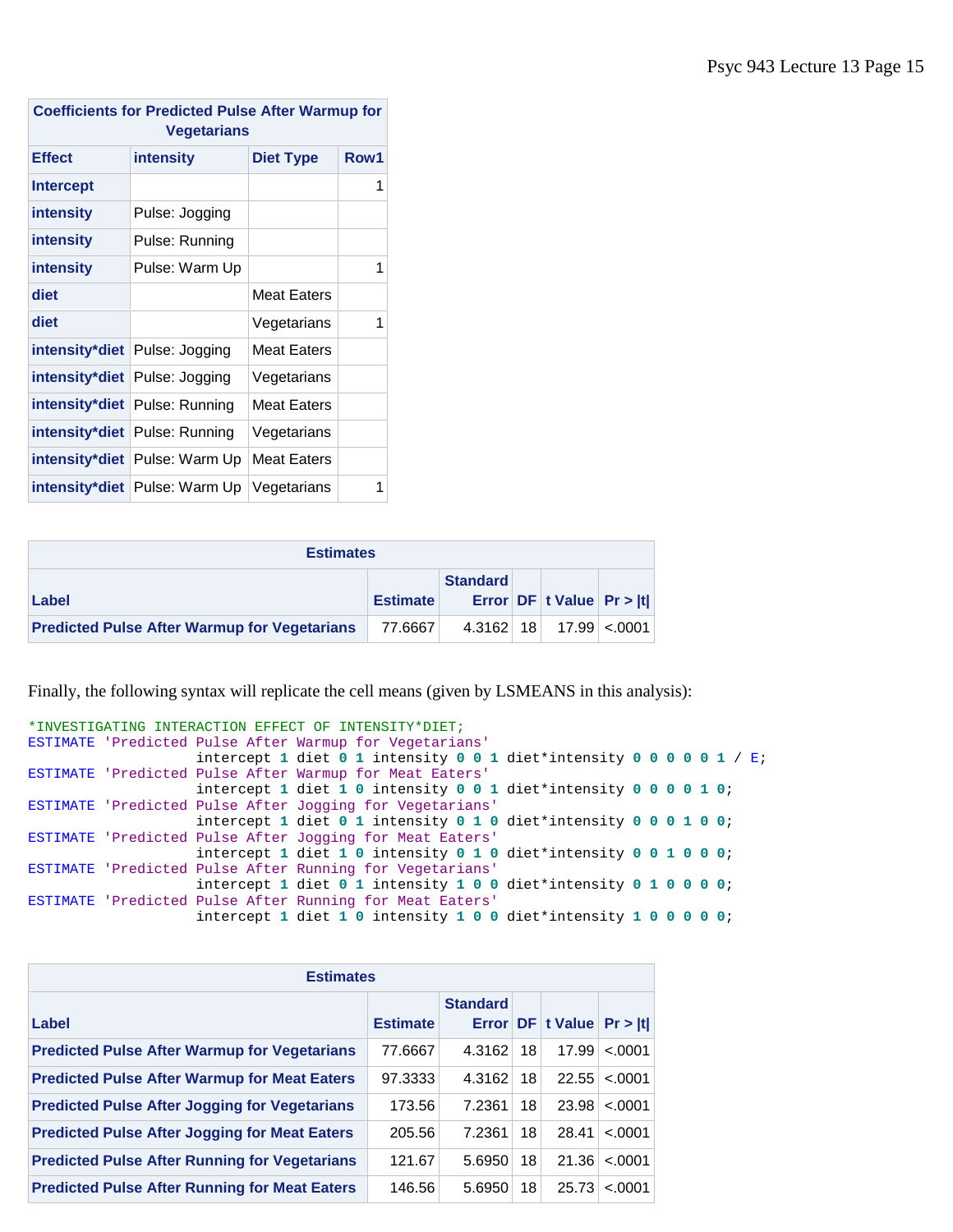#### **Comparison of PROC MIXED Multivariate Analyses with Classical Multivariate Analysis of Variance (MANOVA)**

A semi-frequent request when running multivariate analyses is for some type of "MANOVA" tests. Usually, this is due to the person requesting the classical tests having been trained in a customary multivariate analysis course. This section of the handout describes MANOVA and how what we have just done can provide a MANOVA-style test if you ever are asked for one.

We will begin our discussion of MANOVA by starting with the univariate ANOVA (a one-way ANOVA with one categorical IV). In univariate ANOVA, we develop the hypothesis test of group differences in the group mean of the outcome using the concept of sums of squares.

> $H_0: \mu_1 = \mu_2 = \cdots = \mu_G$  $H_A$ : at least one  $\mu$  not equal to the others

Sums of squares between groups comes from the sum of squared differences from each group mean  $\bar{y}_g$  from the overall grand mean  $\bar{y}$  (where  $N_q$  is the within-group sample size for group g):

$$
SS_B = \sum_{g=1}^{G} N_g (\bar{y}_g - \bar{y})^2
$$

The sums of squares within groups (here referred to as the sums of squares for error) comes from the squared difference of each person's outcome and their group's mean:

$$
SS_E = \sum_{g=1}^{G} \sum_{n_g=1}^{N_g} (y_p - \bar{y}_g)^2
$$

The F-test is the ratio of these two terms, each divided by their respective degrees of freedom:

$$
F = \frac{SS_B/df_B}{SS_E/df_E}
$$

A MANOVA extends a univariate ANOVA to test hypotheses about **mean vectors** across categorical independent variables. The hypothesis test is now:

$$
H_0: \mu_1 = \mu_2 = \dots = \mu_G
$$
  

$$
H_A: \text{at least one } \mu \text{ not equal to the others}
$$

Where  $\mu_g = |$  $\mu_{g1}$  $\mu_{g2}$  $\left(\begin{array}{c} \frac{b}{s^2} \\ \frac{c}{s} \end{array}\right)$ , for Vobserved outcome variables (i.e., a multivariate analysis). The same concepts of univariate ANOVA still  $\mu_{gV}$ 

apply, just with vectors and matrices instead of individual means. The matrix analog to the sums of squares between groups is the Between Groups Sums of Squares and Cross Products matrix (using SAS' notation H, which stands for Hypothesis) is formed using each group's mean vector  $\bar{y}_g$  (size V x 1) and the overall grand mean vector  $\bar{y}$  (also size V x 1)

$$
\mathbf{H}_{(V \times V)} = \sum_{g=1}^{G} N_g (\overline{\mathbf{y}}_g - \overline{\mathbf{y}}) (\overline{\mathbf{y}}_g - \overline{\mathbf{y}})^T
$$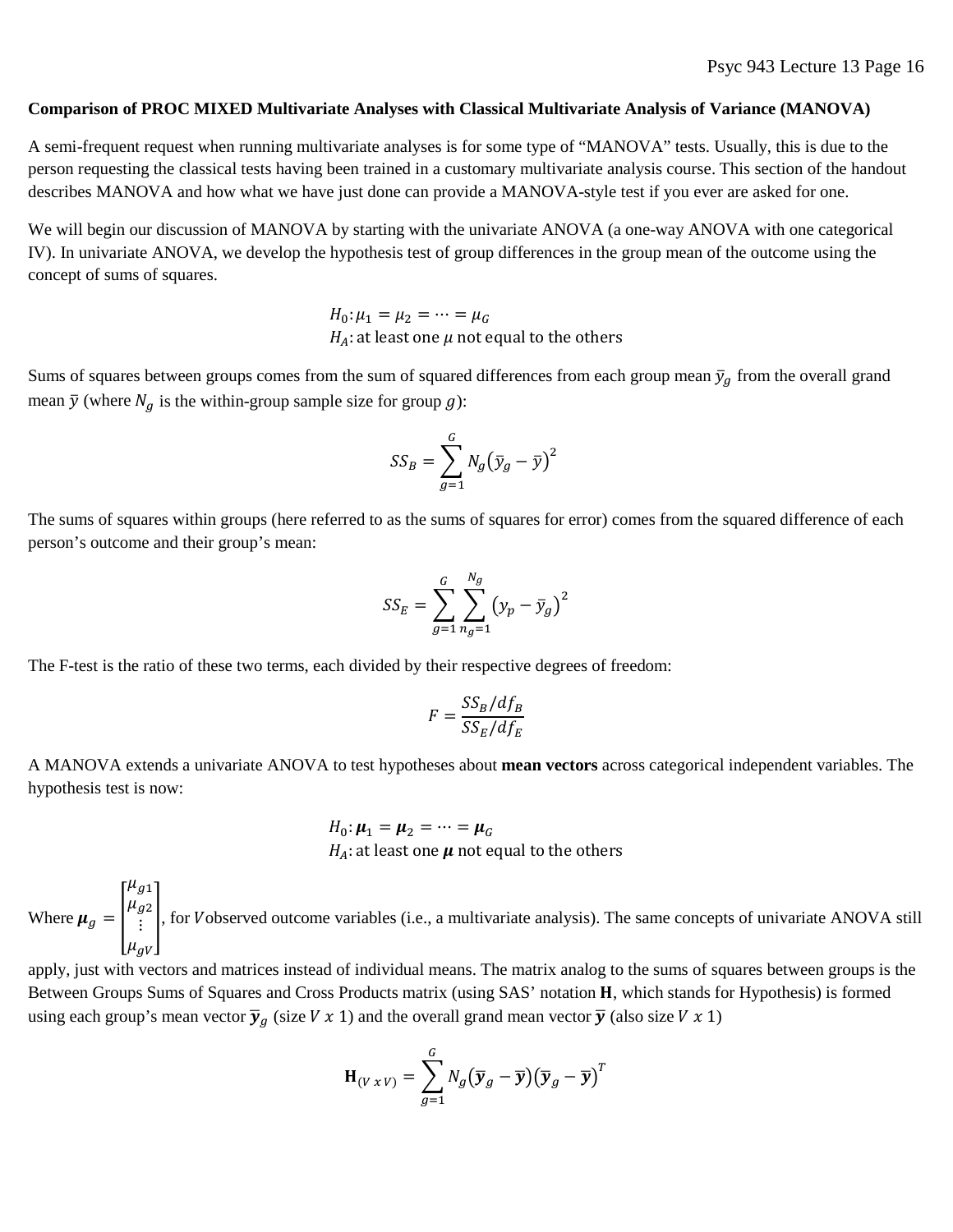The matrix analog to the sums of squares within groups (here referred to as the sums of squares for error) is the Error Sums of Squares and Cross Products Matrix which comes from comparing each person's vector of outcomes  $y_n$  with their group mean vector  $\overline{y}_a$ :

$$
\mathbf{E}_{(V \times V)} = \sum_{g=1}^{G} \sum_{n_g=1}^{N_g} (\mathbf{y}_p - \overline{\mathbf{y}}) (\mathbf{y}_p - \overline{\mathbf{y}})^T
$$

Note: for our multivariate models using maximum likelihood and an unstructured **R** matrix,  $\mathbf{R} = \frac{E}{N}$ 

Now, instead of forming an F-ratio, we can form a matrix that incorporates this ratio:

$$
\mathbf{F} = \mathbf{E}^{-1} \mathbf{H}
$$

Where MANOVA differs from univariate ANOVA is that there is no one best test statistic for summarizing  $\bf{F}$ . Instead, four popular statistics are formed:

- Wilk's Lambda =  $\frac{\det(E)}{\det(H+E)}$  (we will show how to get this using a modification of a likelihood ratio test)
- Pillai's trace =  $trace(H(H + E)^{-1})$
- Hotelling-Lawley trace =  $trace(\mathbf{E}^{-1}\mathbf{H})$
- Roy's greatest (largest) root = largest eigenvalue of  $E^{-1}H$

What we seek to say is this: even though these statistics don't directly come out of PROC MIXED, you can still obtain (at least one of) them. Therefore, the analysis we have done subsumes classical MANOVA (or Multivariate Regression) into a more general framework for investigating multivariate hypotheses. We will now compare a MANOVA with PROC GLM and show how we can achieve the same result from PROC MIXED.

## **A Classical MANOVA Using PROC GLM**

The following syntax is to conduct a MANOVA for the test of differences in the mean vectors of pulse rate across the two groups of the DIET variable:

```
TITLE "CLASSICAL MANOVA: MULTIVARIATE MODEL WITH DIET PREDICTOR ONLY";
*COMPARISON WITH MANOVA - RUNS CLASSICAL MANOVA ANALYSIS;
PROC GLM DATA=work.dietwide;
      MODEL pulse1 pulse2 pulse3 = DIET / SOLUTION NOUNI;
      MANOVA H=DIET / PRINTE;
RUN;
```

| $E =$ Error SSCP Matrix |        |                                               |      |  |  |  |  |  |
|-------------------------|--------|-----------------------------------------------|------|--|--|--|--|--|
|                         | pulse1 | pulse3                                        |      |  |  |  |  |  |
| pulse1                  |        | 3018 3467.3333333                             | 3895 |  |  |  |  |  |
|                         |        | pulse2 3467.3333333 5254.2222222 6126.8888889 |      |  |  |  |  |  |
| pulse3                  |        | 3895 6126.8888889 8482.4444444                |      |  |  |  |  |  |

| 167.67 | 192.63 | 216.39 |      |
|--------|--------|--------|------|
| 192.63 | 291.90 | 340.38 | ____ |
| 216.39 | 340.38 |        | 18   |

The **E** matrix is essentially what we found with  $R - if$  we divide these numbers by  $N = 18$